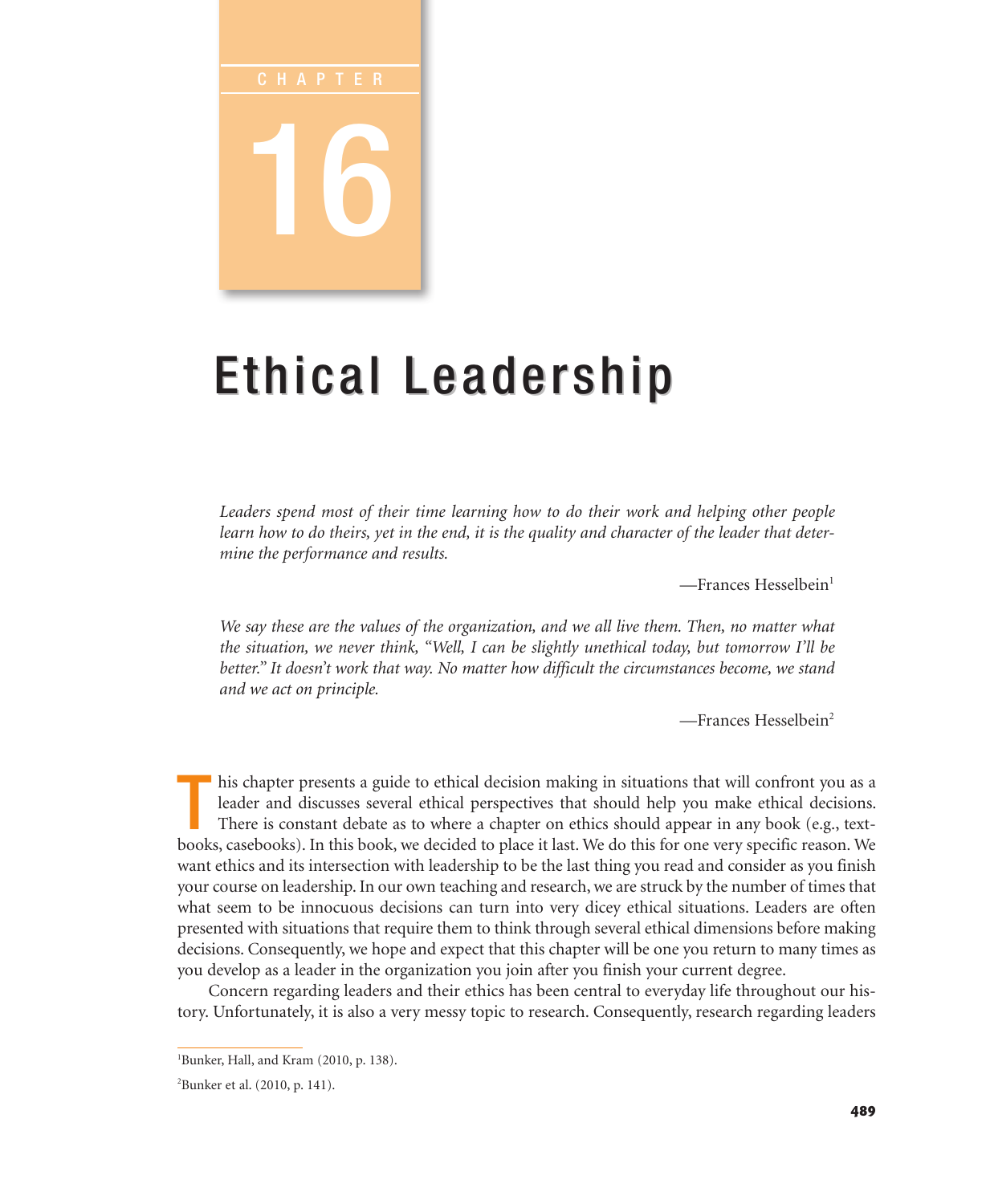#### 490 CASES IN LEADERSHIP

and their ethics is very sparse (Yukl, 2012). Recent research (Ciulla, 1998; Phillips, 2006) has begun to delve into these issues. Ciulla (1998) discusses how leadership theory and practices may lead to a more just and caring society. Phillips (2006) defines CEO moral capital as "the belief that the CEO justly balances the disparate interests of individual and group stakeholders to achieve positive returns that benefit the firm, its stakeholders, and the CEO."

This definition describes how CEOs and other individuals are viewed by their followers, peers, and superiors and, as Phillips (2006) argues, is based on their perception of the CEO's (or an individual's) character and behavior.

# $\mathbb{R}$ <sup>y</sup> A Definition of Ethics

In the Western world, the definition of ethics dates back to Plato and Aristotle. Ethics comes from *ethos,* a Greek word meaning character, conduct, and/or customs. It is about what morals and values are found appropriate by members of society and individuals themselves. Ethics helps us decide what is right and good or wrong and bad in any given situation. With respect to leadership, ethics is about who leaders are—their character and what they do, their actions and behaviors.

# $\mathbb{X}$  Ethical Theories

As suggested above, ethical theories fall into two broad categories: those theories related to leaders' behavior and those related to leaders' character. For those theories related to conduct, there are two types: those that relate to leaders' conduct and their consequences and those that relate to the rules or duty that prescribe leaders' conduct.

Those theories related to consequences are called *teleological theories* (*telos* being a Greek word for purposes or ends). These theories emphasize whether a leader's actions, behavior, and/or conduct have positive outcomes. This means that the outcomes related to a person's behavior establish whether the behavior was ethical or unethical.

Those theories related to duty or rules are called *deontological theories* (*deos* being a Greek word for duty). These theories focus on the actions that lead to consequences and whether the actions are good or bad. Those theories related to character are described as virtue-based approaches.

#### Teleological Approaches

There are three approaches to assessing outcomes and whether they are viewed as ethical. First, *ethical egoism* describes the actions of leaders that are designed to obtain the greatest good for the leader. Second, *utilitarianism* refers to the actions of leaders that are designed to obtain the greatest good for the largest number of people. Third, *altruism* describes the actions of leaders that are designed to demonstrate concern for others' interests, even if these interests are contrary to the leader's self-interests.

#### Deontological Approach

This approach is derived from *deos,* a Greek word meaning duty. It argues that whether or not an action is ethical depends not only on its outcome but also on whether the action, behavior, or conduct is itself inherently good. Examples of actions and behaviors that are intrinsically good, irrespective of the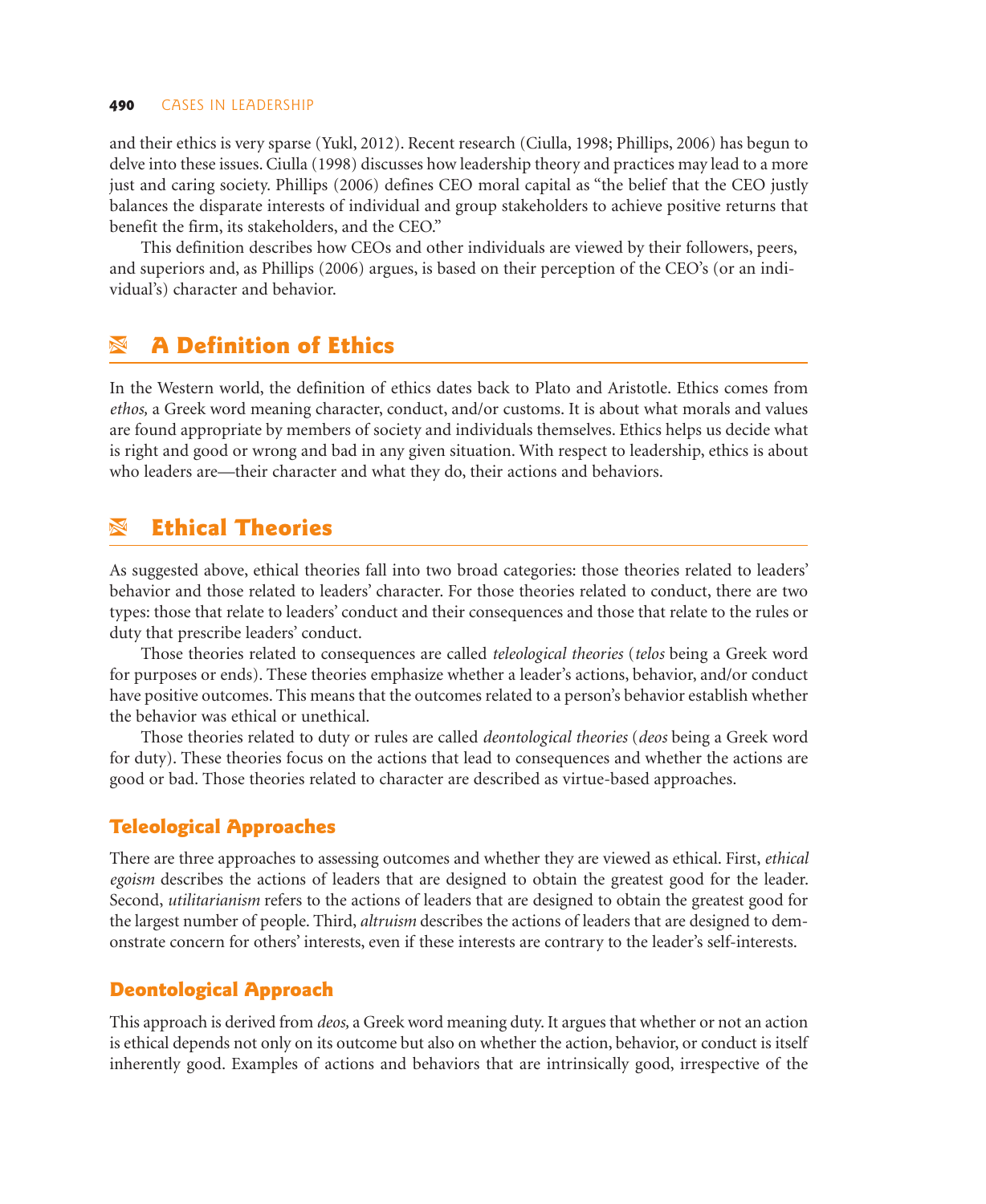outcomes, are "telling the truth, keeping promises, being fair, and respecting others" (Northouse, 2013). This approach emphasizes the actions of leaders *and* their ethical responsibility to do what is right.

#### Virtue-Based Approach

Virtue-based theories are related to leaders and who they are and are grounded in the leader's character. In addition, these virtues can be learned and retained through experience and practice. This learning occurs in an individual's family and the various communities with which an individual interacts throughout his or her lifetime. This perspective can be traced back to Plato and Aristotle. Aristotle believed that individuals could be helped to become more virtuous and that more attention should be given to telling individuals what to be as opposed to telling them what to do (Velasquez, 1992). Aristotle suggested the following virtues as exemplars of an ethical person: generosity, courage, temperance, sociability, self-control, honesty, fairness, modesty, and justice (Velasquez, 1992). Velasquez argued that organizational managers should learn and retain virtues "such as perseverance, public-spiritedness, integrity, truthfulness, fidelity, benevolence, and humility" (Northouse, 2013).

# $\mathbb{F}_y$  The Centrality of Ethics to Leadership

Ethics is central to leadership because of the nature of the relationship between leaders and followers. Leaders influence followers—this means they affect followers' lives either negatively or positively (Yukl, 2012). The nature of the influence depends on the leaders' character and behavior (particularly the nature and outcome of behaviors). Leaders have more power—interpersonal and/or formal hierarchical power—and therefore have a greater responsibility with respect to their impact on their followers. Leaders influence followers in the pursuit and achievement of common goals. It is in these situations that leaders need to respect their followers and treat them with dignity. In other words, leaders need to treat their followers as individuals with distinctive identities. Finally, leaders are instrumental in developing and establishing organizational values. Their own personal values determine what kind of ethical climate will develop in their organizations.

# $\mathbb{F}_y$  Ethical Leadership: The Perspectives of Several Leadership Scholars

In this section, we review the perspectives of two prominent leadership scholars as these perspectives relate to leadership and ethics. We focus on Heifetz (1994) and Burns (1978).

#### Heifetz and Ethical Leadership

Heifetz (1994) emphasized conflict and the responsibility of leaders to assist followers in dealing with conflict and effecting changes that come from conflict. He focused on the values of followers, the values of the organizations in which they work, and the values of the communities in which they live. For Heifetz, the paramount responsibility of leaders is to create a work atmosphere characterized by empathy, trust, and nurturance and to help followers to change and grow when faced with difficult situations (Northouse, 2013; Yukl, 2012).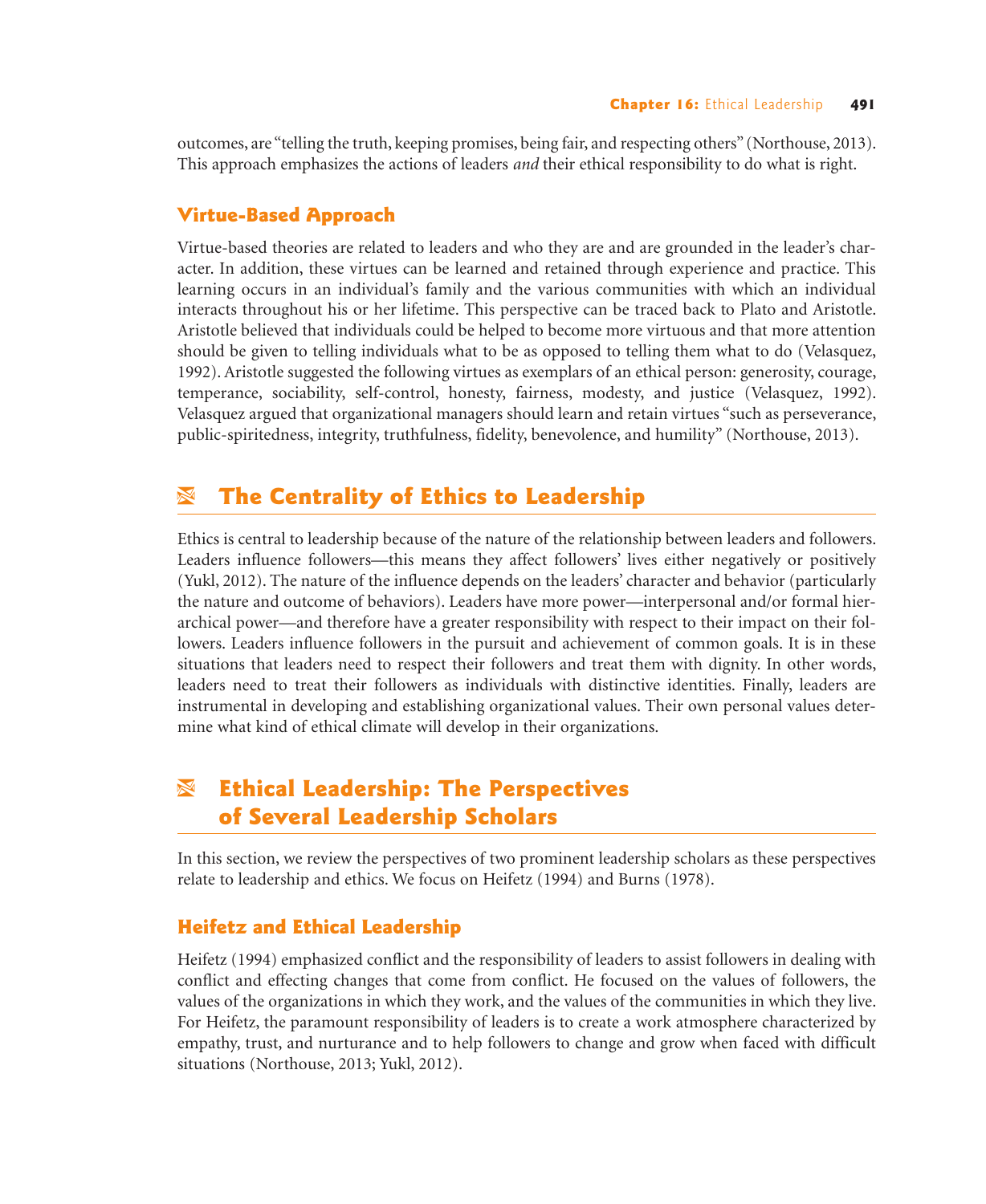#### Burns and Ethical Leadership

Like Heifetz (1994), Burns (1978) argued that leadership (especially transformational leadership, as described in Chapter 9) is about helping followers achieve higher ethical standards when differing values conflict—especially when conflict is confronted during difficult situations. He argued that the interaction of leaders and followers should raise the ethical behavior and character of both. Leaders would do this by assisting followers to emphasize values such as equality, justice, and liberty (Burns, 1978; Ciulla, 1998).

Both perspectives emphasize the relationship between leaders and followers and argue that this relationship is at the heart of ethical leadership. The ideas presented by these scholars are similar to and in agreement with Gilligan's (1982) ethic of caring. This has become a central principle in ethical leadership research and is considered of paramount importance to organizations because it is of critical importance in developing collaboration and trust among leaders and followers (Brady, 1999).

# **Ethical Leadership Principles**

In this section, we present five principles that are believed to lead to the development of ethical leadership. These are respect for others, service to others, justice for others, honesty toward others, and building community with others (DuBrin, 2010; Northouse, 2013).

#### Respect for Others

Ethical leaders treat others with dignity and respect. This means that they treat people as ends in themselves rather than as means to their own ends. This form of respect recognizes that followers have goals and ambitions and confirms followers as human beings who have worth and value to the organization. In addition, it leads to empathy, active listening, and tolerance for conflicting viewpoints.

#### Service to Others

Ethical leaders serve others. They behave in an altruistic fashion as opposed to behaving in a way that is based on ethical egoism. These leaders put followers first—their prime reason for being is to support and nurture subordinates. Service to others is exemplified through behaviors such as mentoring, building teams, and empowering (Kanungo & Mendonca, 1996).

#### Justice for Others

Ethical leaders ensure that justice and fairness are central parts of their decision making. This means treating all subordinates in very similar ways, except when there is a very clear need for differential treatment and there is transparency about why this need exists. In addition to being transparent, the logic for differential treatment should be morally sound and reasonable.

#### Honesty Toward Others

Ethical leadership requires honesty. Dishonesty destroys trust—a critical characteristic of any leader– follower relationship. On the other hand, honesty increases trust and builds the leader–follower relationship. Honesty means to be open with others by expressing our thinking and our reality as fully as we can. This means balancing openness with disclosing only what is appropriate in a given scenario. Dalla Costa (1998) says that honesty for leaders means the following: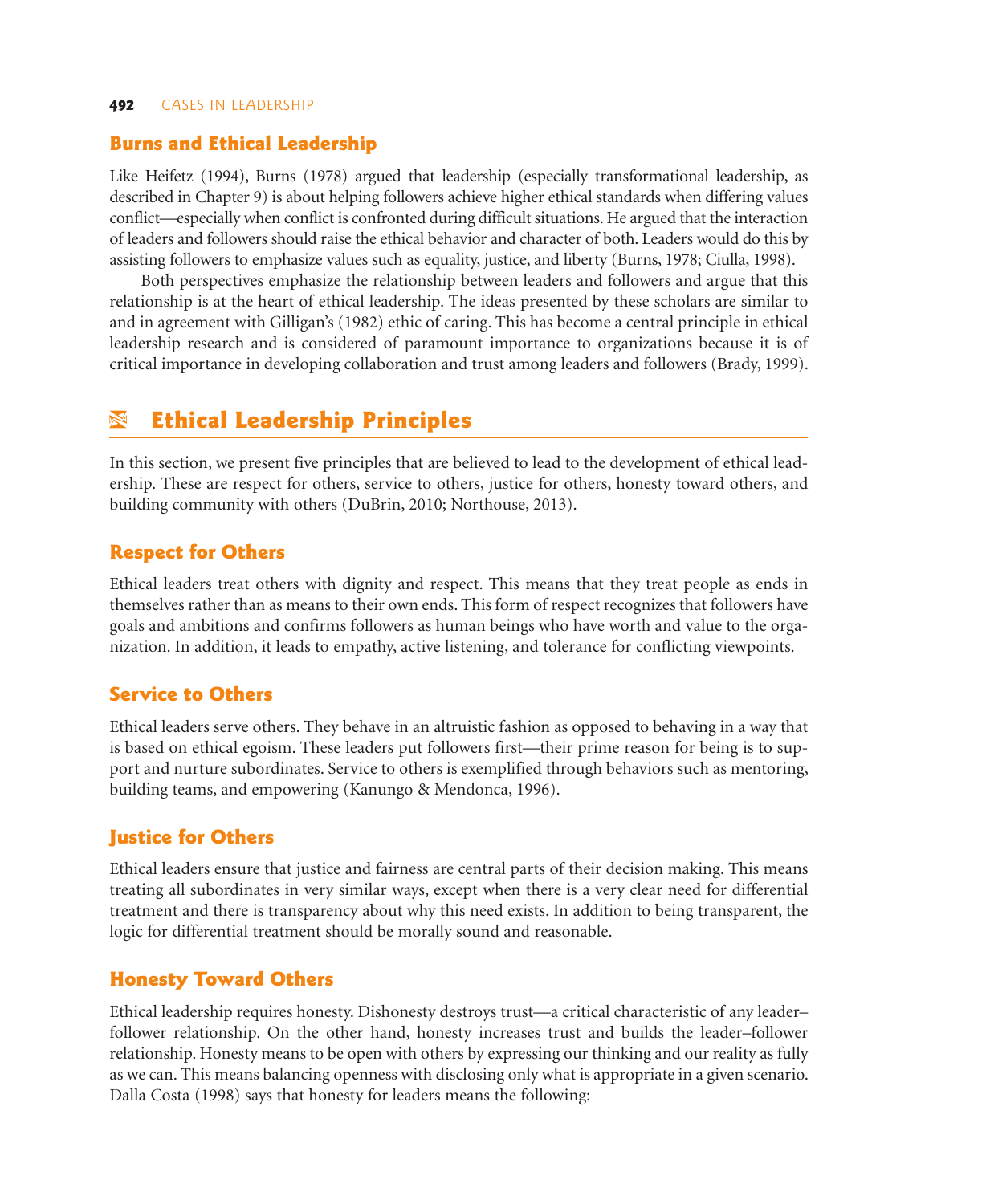Do not promise what you can't deliver, do not misrepresent, do not hide behind spindoctored evasions, do not suppress obligations, do not evade accountability, do not accept that the "survival of the fittest" pressures of business release any of us from the responsibility to respect another's dignity and humanity. (p. 164)

We would argue that leaders need to ensure that *what they believe, what they think, what they say,*  and *what they do* are internally consistent. This internal consistency, along with openness, will build trust among followers toward the leader.

#### Building Community With Others

Ethical leaders build community with others. This is crucial because leadership is about influencing others to achieve a communal goal. This means that leaders develop organizational or team goals that are appropriate for the leader and his or her followers. These goals need to excite as many people as possible, and ethical leaders achieve this by taking into account the goals of everyone in the team or organization.

# How Does Ethical Leadership Work?

We are hoping that this chapter will enable you to better understand yourself as you develop your leadership skills, knowledge, and abilities. Use the thinking on ethical leadership in this chapter as a guide in making your decisions. Remember that the relationship between you and your followers is at the heart of ethical leadership and requires that you show sensitivity to others' needs, treat others in a just manner, and have a caring attitude toward others. Being an ethical leader will be easier if you entrench the following questions into your thinking (Northouse, 2013):

- Is this the right and fair thing to do?
- Is this what a good person would do?
- Am I respectful to others?
- Do I treat others generously?
- Am I honest toward others?
- Am I serving the community?

Ethical leaders must be concerned with more than running their businesses. They must be concerned with their employees, their customers, their suppliers, their communities, their shareholders, and themselves. Leadership is influencing people to achieve communal goals; ethical leadership is achieving those goals in a way that is fair and just to your employees, your customers, your suppliers, your communities, your shareholders, and yourselves (Daft, 2011; Phillips, 2006).

# **References**

Brady, F. N. (1999). A systematic approach to teaching ethics in business. *Journal of Business Ethics*, *19*(3), 309–319. Bunker, K. A., Hall, D. T., & Kram, K. E. (2010). *Extraordinary leadership: Addressing the gaps in senior executive development.* San Francisco, CA: Jossey-Bass.

Burns, J. M. (1978). *Leadership.* New York, NY: Harper & Row.

Ciulla, J. B. (1998). *Ethics, the heart of leadership.* Westport, CT: Greenwood.

Daft, R. L. (2011). *The leadership experience* (5th ed.). Mason, OH: Thomson, South-Western.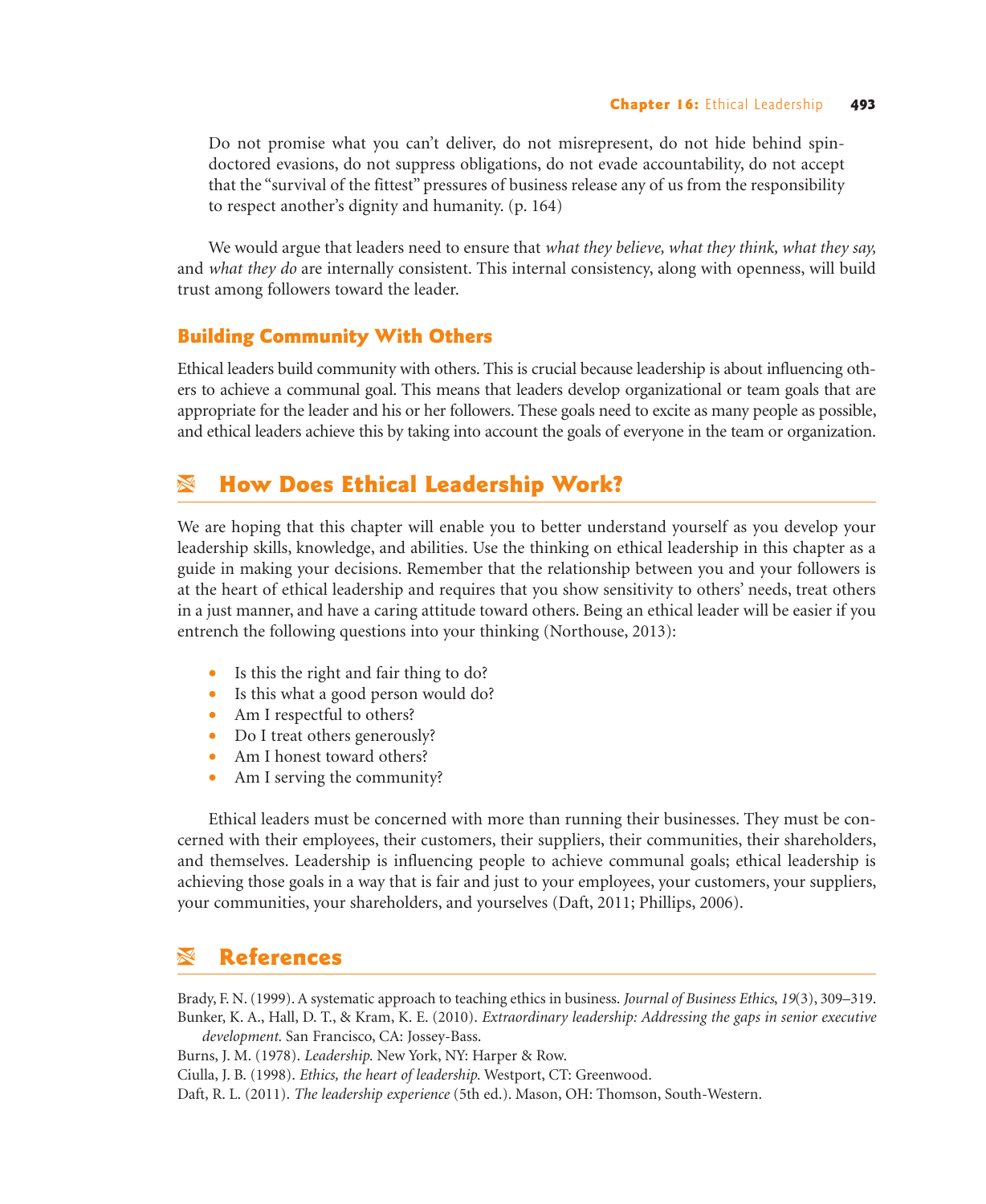#### 494 CASES IN LEADERSHIP

Dalla Costa, J. (1998). *The ethical imperative: Why moral leadership is good business.* Reading, MA: Addison-Wesley. DuBrin, A. (2010). *Leadership: Research findings, practice, and skills* (6th ed.)*.* Mason, OH: South-Western/Cengage. Gilligan, C. (1982). *In a different voice: Psychological theory and women's development.* Cambridge, MA: Harvard University Press.

Heifetz, R. A. (1994). *Leadership without easy answers.* Cambridge, MA: Harvard University Press. Kanungo, R. N., & Mendonca, M. (1996). *Ethical dimensions of leadership.* Thousand Oaks, CA: Sage. Northouse, P. G. (2013). *Leadership: Theory and practice* (6th ed.). Thousand Oaks, CA: Sage. Phillips, J. R. (2006). *CEO moral capital.* Unpublished doctoral manuscript, University of Western Ontario, Canada. Velasquez, M. G. (1992). *Business ethics: Concepts and cases* (3rd ed.). Englewood Cliffs, NJ: Prentice Hall. Yukl, G. (2012). *Leadership in organizations* (8th ed.). Upper Saddle River, NJ: Pearson/Prentice Hall.

# **The Cases**

# Lee and Li, Attorneys-at-Law and the Embezzlement of NT\$3 Billion by Eddie Liu (A)

Dr. C. V. Chen received news that one of Lee and Li's senior assistants had found a loophole in a power of attorney from one of the firm's clients, SanDisk Corporation (SanDisk), that had allowed him to illegally sell the client's shares in a Taiwanese company and to sneak out of Taiwan with more than NT\$3 billion. Unfortunately, Lee and Li had no insurance to cover this embezzlement. Chen knew that the three senior partners needed to develop a plan of action to save the law firm, take care of the lawyers and other employees, maintain the reputation of the firm within Taiwan and abroad, do what was best for SanDisk and Lee and Li, and keep the more than 12,000 clients from deserting the firm.

#### A Non-Traditional Female Entrepreneur (C)

In September 2010, Jane Liu was pondering the future development of her company. As the founder CEO of New Deantronics (ND), she knew the next few years would bring major change to ND. The last couple of years had been eventful: in 2009, ND had moved to a brand new facility with threetimes the space of its old location; furthermore, ND's revenue growth from 2008 to 2009 was 33% about twice the growth from 2007 to 2008. ND was thriving even while other companies were suffering from the 2008–2009 global financial crises. The need for rapid expansion was so great that Liu knew that, within the next three months, she had to recruit around 100 good-quality employees and train them efficiently to fill ND's ever-growing influx of orders. In addition, she was expecting that she would triple revenue with no more than twice the manpower; she wanted to be a large part of fostering the development of the medical device industry in Taiwan; and she needed to develop the people who would be ND's next senior leadership team. Liu was not sure how to achieve these three goals; she had built ND on a culture of sincerity and teamwork.

# $\mathbb{N}$  The Reading

#### Principled Leadership: Taking the Hard Right

What makes a leader the most principled is a certain solidity at the core, a solidity founded on principles that are, essentially, points on a moral compass. Those principles are visible in the actions of some leaders, while other leaders act according to convenience. These authors lay down a blueprint that will allow a leader to be guided by principles.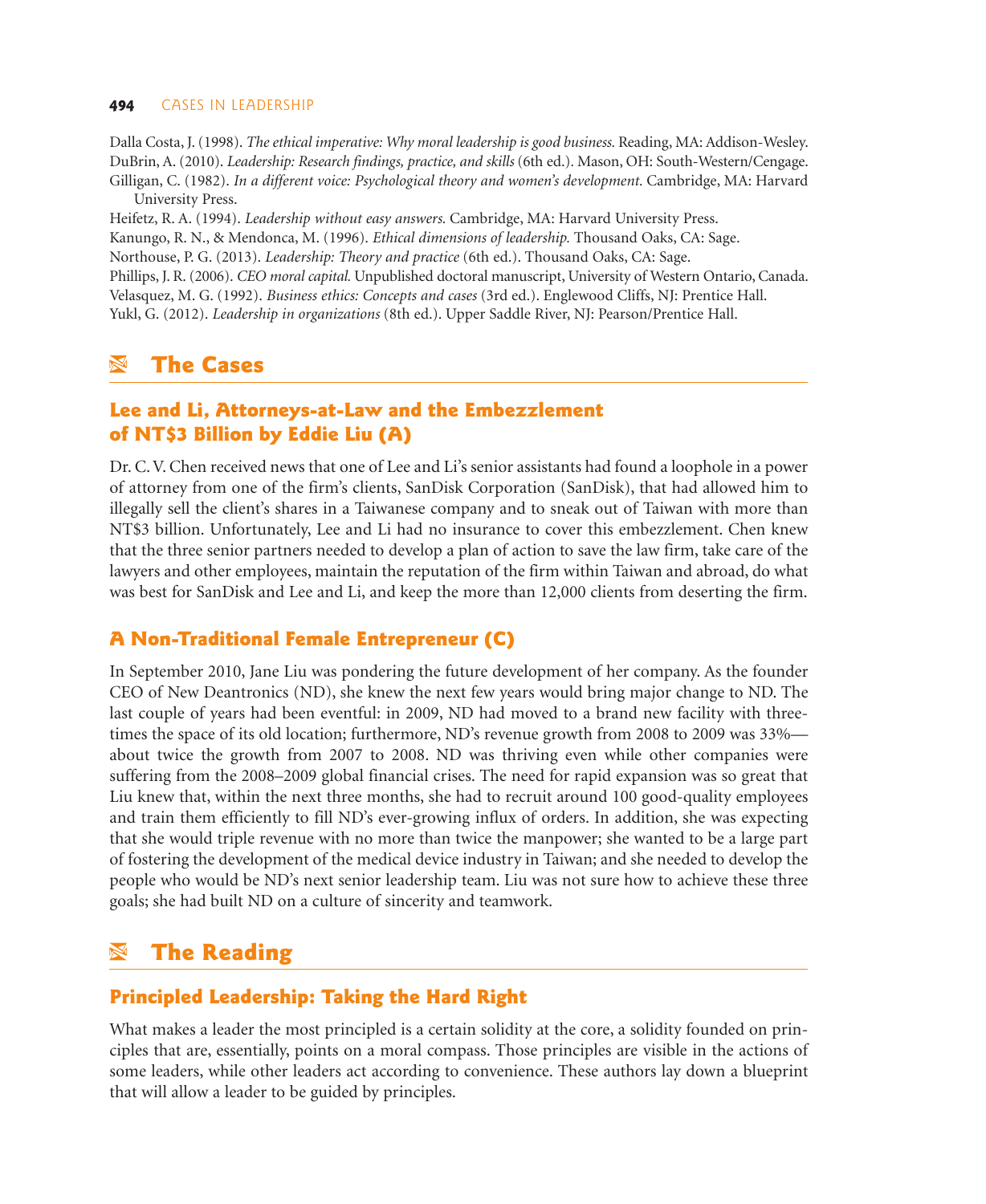# *Lee and Li, Attorneys-at-Law and the Embezzlement of NT\$3 Billion by Eddie Liu (A)1*

#### Yeong-Yuh Chiang and W. Glenn Rowe

**DEREV.** Chen was shocked and speechless.<br>Paul Hsu, one of Lee and Li's most senior partners, had just briefed him and Kwan-Tao Paul Hsu, one of Lee and Li's most senior partners, had just briefed him and Kwan-Tao Li about the actions of Eddie Liu, one of the firm's senior assistants. Liu had found a loophole in a power of attorney from one of the firm's clients that had allowed him to illegally sell the client's shares in a Taiwanese company and to sneak out of Taiwan with NT\$3.09 billion (approximately US\$92 million). Unfortunately, Lee and Li had no insurance to cover this embezzlement.

Many questions raced through Chen's mind: What about the firm? How would this action affect the more than 550 lawyers and employees? How would other clients react to the news of this crime? Would this breach of trust ruin the firm's reputation in Taiwan and abroad? Would the firm survive and remain financially stable? What should the firm do for the client whose shares had been used to perpetuate the fraud and theft by Liu?

Chen knew that action had to be taken quickly. The questions whirled in his head as he considered what he, Hsu and Kwan-Tao Li, the three most senior partners at Lee and Li, needed to do today, tomorrow, next week and over the next several months.

October 13, 2003 would forever be seared into Chen's memory.

# $\mathbb{N}$  The Firm: Lee and Li, Attorneys-at-Law

The firm that later became Lee and Li had been founded in Shanghai, China, in the mid-1940s. James Lee, one of the two founders, had commenced practicing law with Allman and Kopps, and, in 1948, the firm was named Allman, Kopps and Lee. Dr. C.N. Li, the other founding partner, had also practiced in Shanghai during the 1940s. Both James Lee and C.N. Li were specialists in international legal matters.

In 1953, James Lee established his own law office in Taipei, Taiwan, and, in 1965, he was joined by C.N. Li. James Lee died in 1970, and Li renamed the firm Lee and Li. After C.N. Li died in 1973, Paul Hsu, Kwan-Tao Li (C.N. Li's son) and C.V. Chen, together with other senior partners, led the firm through extraordinary growth to become one of the largest law firms in Asia and the largest in Taiwan. Considered by many to be the top law firm in that country, $2$  Lee and Li had offices in the cities of Taipei, Taichung, Hsinchu, Tainan and Kaohsiung.

Lee and Li's core values encompassed three principles: caring for people, excellence in quality and client service. A core goal was "doing well by doing good." The firm's motto "we care, we serve, we excel" was prominently displayed at the entrance to the firm's head office in Taipei. The partners and staff believed that adherence to these principles had made the firm a leader in each of its 28 practice areas. The firm was involved in the development of public policies and in promoting the rule of law in Taiwan and elsewhere, particularly in China. The firm had advised Taiwan's government on vital social and economic policies, and several firm members had helped draft new governmental legislation.

Copyright  $@$  2008, College of Commerce National Chengchi University and Ivey Management Services Version: (A) 2009-01-16

<sup>1</sup> This case has been written on the basis of public sources. Consequently, the interpretation and perspectives presented in this case are not necessarily those of Lee and Li or any of its partners and employees.

<sup>2</sup> "Plugging the Loopholes," editorial, *Taipei Times*, October 18, 2003, p. 8; Jimmy Chuang, "Fugitive Liu Wanted in Hong Kong," *Taipei Times*, June 24, 2004, p. 1.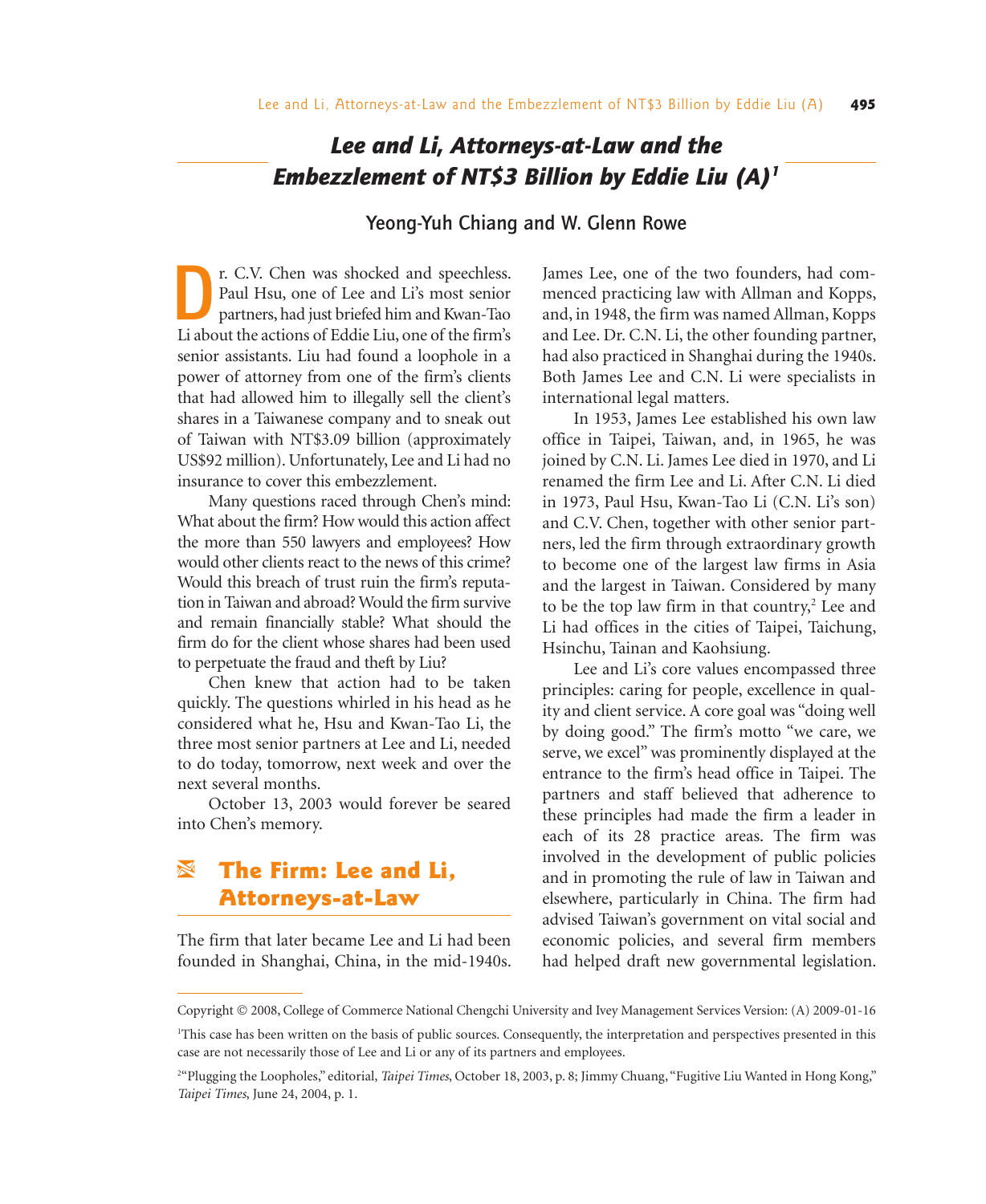Lee and Li lawyers had been involved in judicial reform and constitutional litigation work that were considered landmarks. Their work on pro bono cases had won them a reputation for "being a leader in public interest work in Taiwan." In 1999, the firm established the Lee and Li Foundation, a not-for-profit organization dedicated to promoting education and rule of law.

Lee and Li had several thousand clients, many of whom had been with the firm for decades. One-third of these clients were headquartered in Taiwan, and the rest were foreign firms. Companies from the United States, Europe and Japan had utilized Lee and Li's services. The firm's client list included internationally wellknown firms, such as General Electric, Ford, 3M, Bank of America, City Bank, IBM, Sony, McDonald's and Siemens. Over the years, Lee and Li had represented almost all of the Fortune 500 firms and the multinational banks that were doing business in Taiwan.

Lee and Li's attorneys were globally connected, and several were fluent in English or Japanese in addition to their native tongue, Chinese. They were graduates of top law schools in countries such as Taiwan, the United States, and Japan (see Exhibit 1 for brief résumés for Chen and Li). Lee and Li's attorneys enjoyed long-standing relationships with law firms in North America, Asia and Europe. Collaboration on cross-border deals with other law firms was routine for Lee and Li attorneys. To better serve clients operating in the Greater China region, Lee and Li had established strategic alliances with Lee and Li Business Consultants (Shanghai) Ltd. and Lee and Li—Leaven IPR Agency Ltd. in Beijing.

Lee and Li had achieved a stellar reputation and received many awards for its outstanding work in the areas other than intellectual property. The firm had received several awards for its work in "managing intellectual property" (see Exhibit 2 for a list of awards, honors and recognition for Lee and Li from 1998 to 2002).

From its beginnings, the firm had developed the largest intellectual property practice in Taiwan, and in the 1970s, had been extensively involved in foreign direct investment growth into Taiwan. The firm pioneered the development of the banking and capital markets practice in the 1980s and had been pivotal in the establishment of the technology and law practice in the 1990s. Lee and Li was structured into four departments (corporate, banking and capital markets, trademark and copyright, and patent and technology) with Hsu, Chen and Li jointly managing the operations. Although the associate partners and staff worked almost exclusively for one of the four departments, they would, as a rule, engage in cross-fertilization with their colleagues in the other departments.

# $\mathbb{N}$  The Client: SanDisk Corporation (NASDAQ: SNDK)

SanDisk Corporation (SanDisk) was founded in 1988 by Dr. Eli Harari, a world-renowned authority on non-volatile memory technology. Based in Sunnyvale, California, the company was the world's largest supplier of flash memory data storage card products. It designed, manufactured and marketed "industry-standard, solid-state data, digital imaging and audio storage products using its patented, high density flash memory and controller technology."3 SanDisk was the only company that had the rights to manufacture and sell every major flash card format, including CF, SD, miniSD, SmartMedia, FlashDisk, MMC, MemoryStick Pro, xD-Picture cards and USB flash drives. The company did not operate fabrication facilities, but used a multiple-sources strategy to fluctuate its supply with changes in demand. SanDisk controlled a significant portion of its flash memory wafer manufacturing

<sup>3</sup> "SanDisk . . . Its Taiwan Law Firm," *Business Wire,* November 15, 2003, p. 1.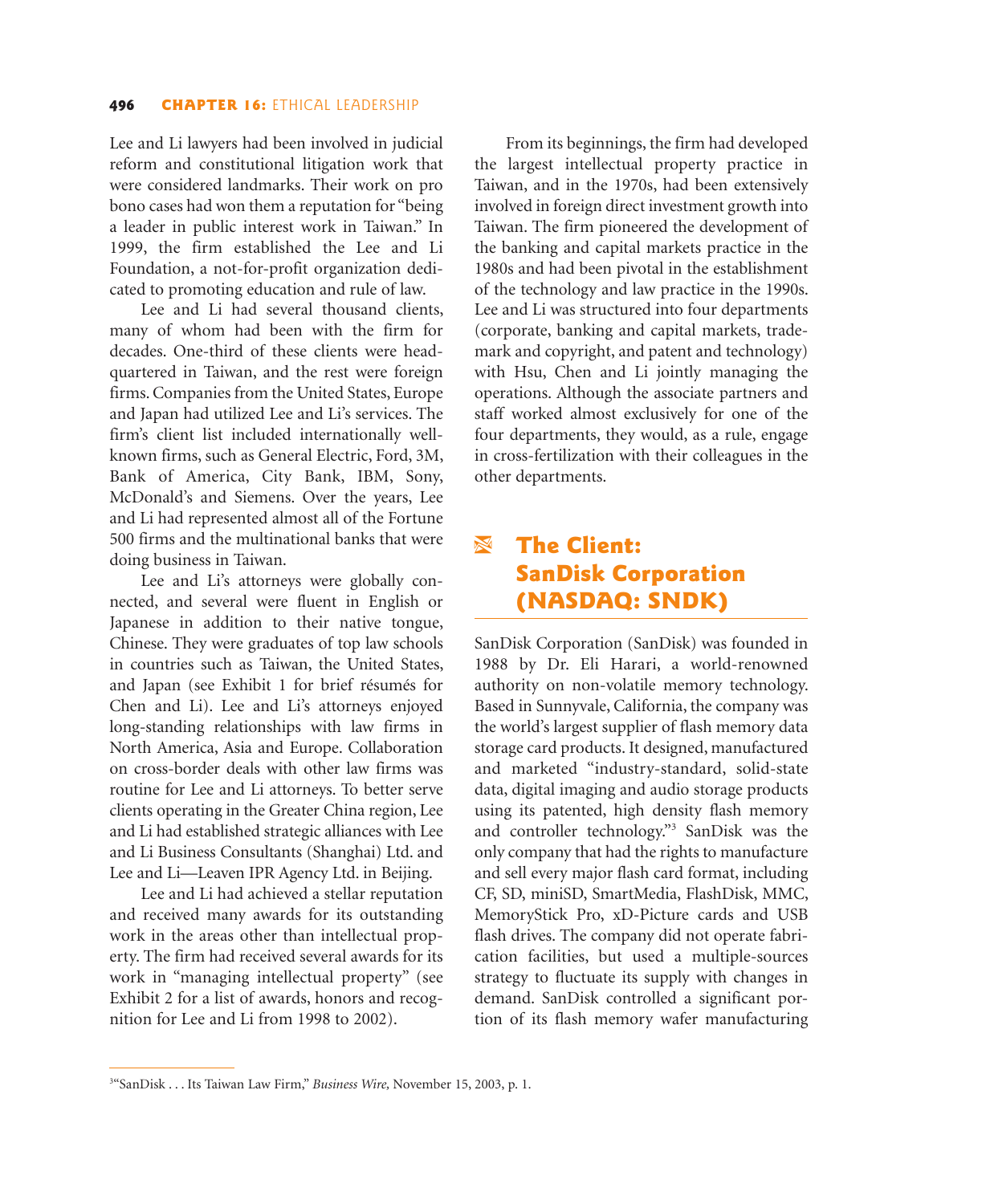through its joint venture, FlashVision, and many other strategic arrangements with fabrication facility owners. These strategic and contractual partners included Toshiba, Samsung, Renasas Technology, United Microelectronic Inc. (UMC) and Tower Semiconductor Ltd. Such a multiplesources strategy enabled SanDisk to concentrate on product designs and development of its core competency. SanDisk received a majority of its revenue from direct sales to retailers.

On September 30, 2003, SanDisk owned 147.8 million shares in UMC, one of its contractual partners in Taiwan. Twenty million of these shares were held by SanDisk with the remaining 127.8 million shares under the control of Lee and Li. SanDisk had sold 35 million UMC shares during the month of September for approximately US\$30 million. The 127.8 million UMC shares controlled by Lee and Li were valued at US\$83.3 million, based on cost, and were worth US\$106.6 million based on trading price on the Taiwan Stock Exchange on September 30, 2003.

At SanDisk's previous fiscal year end on December 29, 2002, it reported revenues of US\$541,273,000 with net income of US\$36,240,000. Its diluted net income per share was US\$0.26. SanDisk had working capital of US\$584,450,000, total assets of US\$973,579,000, long-term debt of US\$150,000,000 and stockholders' equity of US\$627,720,000. The company was doing well financially and was on an upward trajectory (see Exhibit 3 for the quarterly financial data as of September 28, 2003).

# $\mathbb{N}^{\vee}$  The Senior Partners: Hsu, Chen and Li

Paul Hsu, C.V. Chen and Kwan-Tao Li, together with other senior partners who had retired before the turn of the century, had led the firm since the deaths of the founders, James Lee and C.N. Li. Kwan-Tao Li joined the firm in August 1969. In addition, he started teaching at Soochow University Law School and Fu Jen Catholic University that same year. Li had graduated from New York University Law School with his master's degree of law and had a master's of business administration from Kellogg/Hong Kong University of Science and Technology. Hsu had joined the firm in September 1969, preceding Chen by about four years. Chen joined in 1973 after having received his SJD (doctorate in law) from the Harvard Law School in 1972 and having taught at National Chengchi University Graduate School of Law. Together, Hsu, Chen and Li had been with Lee and Li for a combined 98 years.

# **W** The Perpetrator: Eddie Liu

Liu had graduated from National Chunghsing University with his bachelor's of law degree. He joined Lee and Li in December 1989 as a legal assistant. Liu handled non-litigation cases in the firm's corporate and investing department and was responsible for investing and mergers and acquisitions. He performed well and was considered a capable assistant. Although he was a law school graduate and a capable assistant, Liu had failed to pass the Taiwanese bar exam. On August 1, 2003, he approached the management of the firm and asked for a 12 month's leave without pay to prepare for the bar exam. Management approved his request on October 1 because the 41-year-old Liu was a trusted employee.

# $\mathbb{R}$  The Embezzlement: NT\$3 Billion4

In 2002, SanDisk authorized Lee and Li to file an investment application with the Taiwanese

<sup>4</sup> Sheree Shiow-Ru Ma and Mei-Cyue Lee, "Internal Control and Employee's Fraudulent Behaviors," *Accounting Research Monthly,* No. 218, January 1, 2004.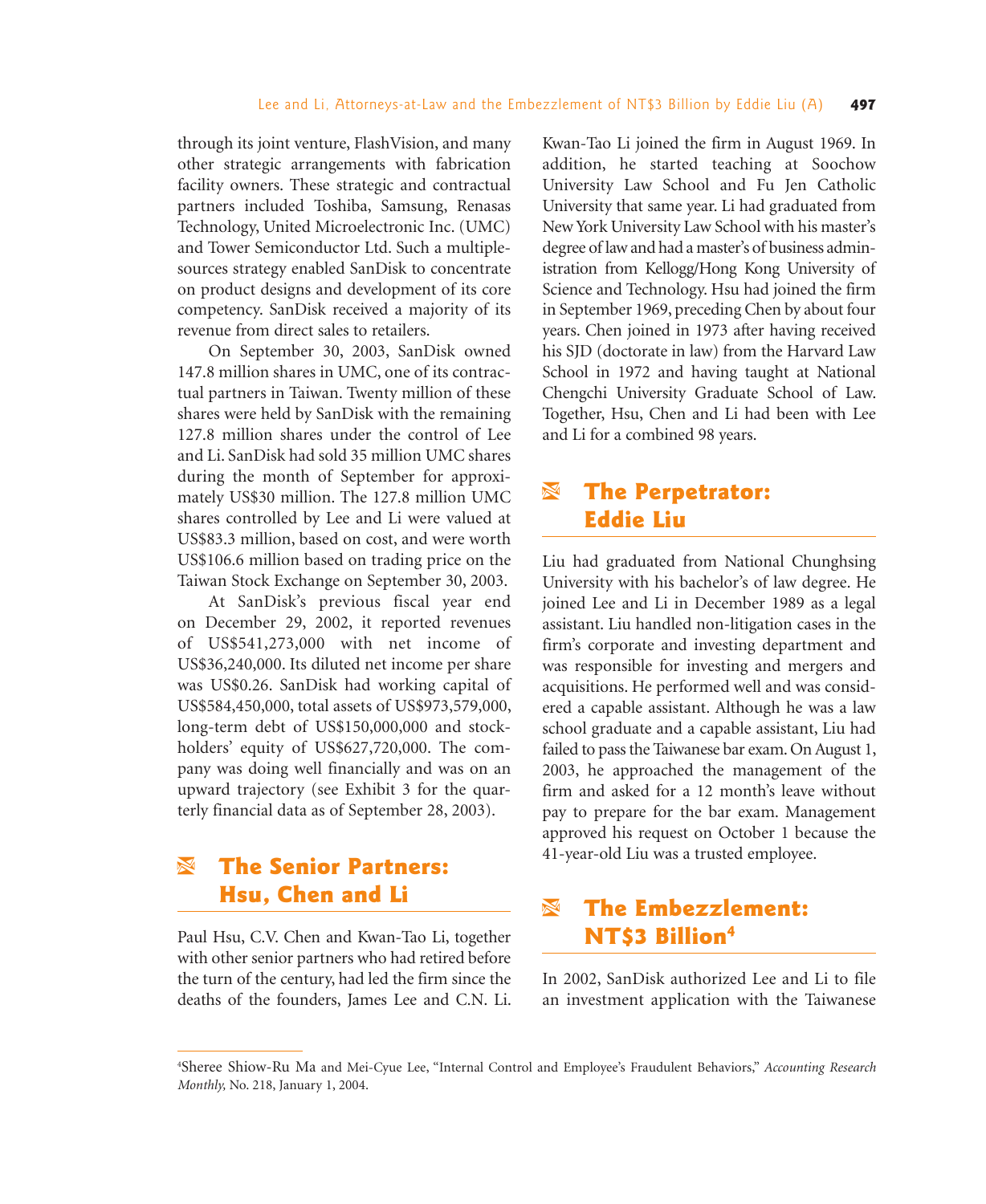government. This application was required to allow the remittance of the return on investment (the dividend) and the principle in the case of divestment to SanDisk because of the Taiwanese government's foreign exchange control. This arrangement required that SanDisk give Lee and Li a power of attorney. The power of attorney should have empowered Lee and Li only to interact with the government on SanDisk's behalf. However, it contained a clause that allowed Lee and Li to deal with the brokerage house holding SanDisk's shares in UMC. This clause meant that Lee and Li's representative could talk to the brokerage house on behalf of SanDisk. For this clause to have been included in the power of attorney was very unusual. The inclusion of the clause should have been noted by Lee and Li and deleted. The power of attorney authorized Lee and Li to make chops (signets) for SanDisk, and any transaction involving SanDisk required both these chops and those containing the name of Hsu, all of which were secured in a vault at Lee and Li.

In July 2002, Lee and Li, in its role representing SanDisk, opened a trading account in the investment firm KGI and a deposit account in Chang Hwa Bank. The proceeds from the sale of any shares acquired by SanDisk in Taiwanese firms were to be used to invest in mainland China and in Taiwan. Because of the flawed clause in the power of attorney and because of his position in the firm, Liu gained unauthorized access to the passbooks and chops for both accounts and could transact business through both accounts without any "actual" permission and/or supervision. He was not legally authorized to make any transactions but he had access to the tools that allowed him to do so.

In July 2003, SanDisk deposited 183 million UMC shares in the KGI account. Liu applied for a leave of absence on August 1 to prepare for his bar examination and immediately moved into a fivestar hotel, having left his Peitou District residence in Taipei. During August, he privately opened several accounts for SanDisk at Asia Securities, United World Chinese Commercial Bank (a branch in Taiwan and a branch in Hong Kong), Taipei Bank, Hwatai Bank, Shanghai Commercial and Savings Bank, and Chang Hwa Bank. All accounts were under the name of SanDisk Corporation except for the bank account in the Hong Kong branch of the United World Chinese Commercial Bank, which was opened in the name of "SanDisk Investing Corporation."

From August 2 to 9, Liu, having forged the authorization document required, had transferred 120.3 million UMC shares from the KGI account to the Asia Securities account. He then conspired with private investment consulting firms to bid up the price of the UMC stock. From August 6 to 28, he sold the shares and obtained NT\$3.09 billion (US\$92 million). During August and September, to eliminate any trace of the NT\$3.09 billion, he laundered the money by buying diamonds and travelers' checks with the money he had remitted to the Hong Kong account.

During September, the Money Laundering Prevention Center (MLPC) of the Taiwanese government was informed of the huge amount of funds transfers but the information indicated that it was a routine notification of a "huge amount transfer" in excess of NT\$1 million. The transaction did not appear to be illegal for two reasons: First, the information MLPC received said that "SanDisk Corporation" had transferred earnings from the sale of UMC's stock to "SanDisk Investing Corporation" in Hong Kong, not to another company or individual; second, it appeared that Liu was fully authorized by both SanDisk and Lee and Li to sell the shares and transfer the earnings. Therefore, the transaction was judged a legal transfer by the MLPC.

Around the end of September and beginning of October, Liu handed over his files to his colleagues, ostensibly in preparation for his leave without pay, and he intentionally withheld any files related to SanDisk. On October 1, Liu's leave without pay was approved; however, he continued to go to the office until Thursday,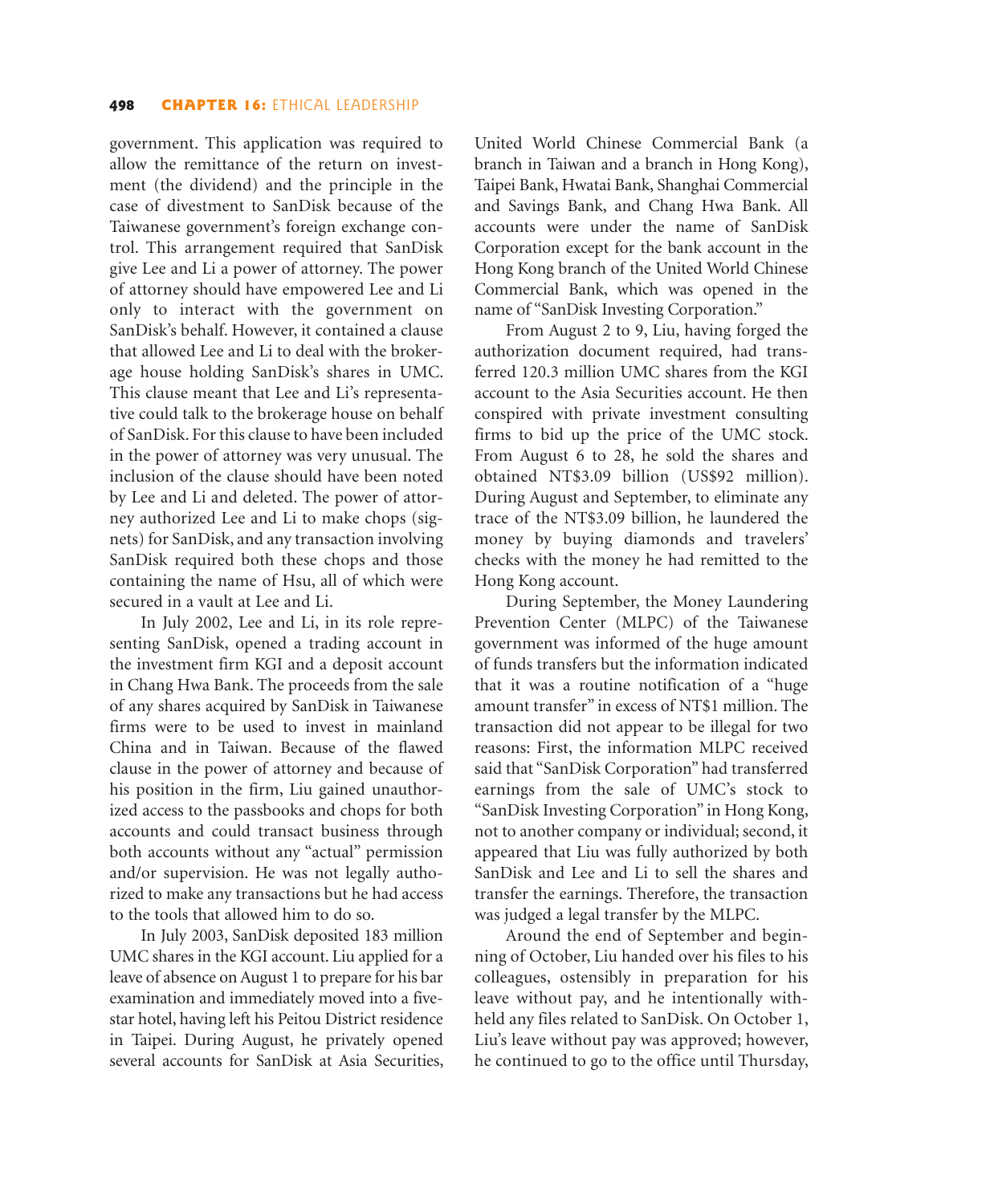October 9. At 2:00 p.m. on October 9, Liu left Lee and Li and proceeded directly to the airport. He bought his ticket at the airline counter using as his travel documents both his roommate's passport and his Tai Bao Zheng (a travel document required for people from Taiwan to legally enter mainland China). He then flew to Hong Kong from where it was much easier to transfer the diamonds and travelers' checks to a bank in a city within mainland China, such as Shanghai.

# $\mathbb{N}$  Lee and Li's Dilemma: What to Do?

Chen was informed of Liu's embezzlement on Monday, October 13. October 10 had been a national holiday and October 11 and 12 was the weekend. Liu's colleagues had reconciled his files early on Monday and noticed the discrepancy. This finding led to the discovery of Liu's malfeasance, which was reported to Paul Hsu, who immediately briefed C.V. Chen and Kwan-Tao Li. The embezzlement left all of the partners in jeopardy because Lee and Li had no insurance to cover the NT\$3 billion. In Taiwan, the partners in law firms shared unlimited liability, which meant that all of Lee and Li's partners faced the possibility of losing all of their personal possessions as well as their professional livelihood and standing.

Chen knew that, as the senior partners, the three of them needed to develop a plan of action that would save Lee and Li; take care of the lawyers and other employees, as well as their families; keep Lee and Li's reputation within Taiwan and abroad intact; do what was best for SanDisk and Lee and Li; and keep the more than 12,000 clients from deserting the firm. Chen knew that he, Hsu and Li had to act quickly and decisively. Liu's embezzlement would become public knowledge within hours, or the next day at the latest.

#### Exhibit 1

#### **Brief Résumé for C.V. Chen**

Place of Birth: Yunan, China. Nationality: Republic of China (on Taiwan).

#### **Education**

S.J.D., Harvard (1972); LL.M., Harvard (1970); LL.M., University of British Columbia (1969); LL.B., National Taiwan University (1967).

#### **Experience**

Professional: Chairman and Managing Partner, Lee and Li Attorneys-at-Law, Taipei, Taiwan; Adjunct Professor of Law, National Chengchi University Graduate School of Law, Taiwan, (1972–present); Lecture Professor of Law, Guanghua School of Management, Peking University, China; Lecture Professor of Law, School of Law, Tsinghua University, China; Chairman of Guanghua Law School Council, Zhejiang University, China; Lecturer, the Training Institute for Judges and Prosecutors, the Ministry of Justice of the Republic of China.

*(Continued)*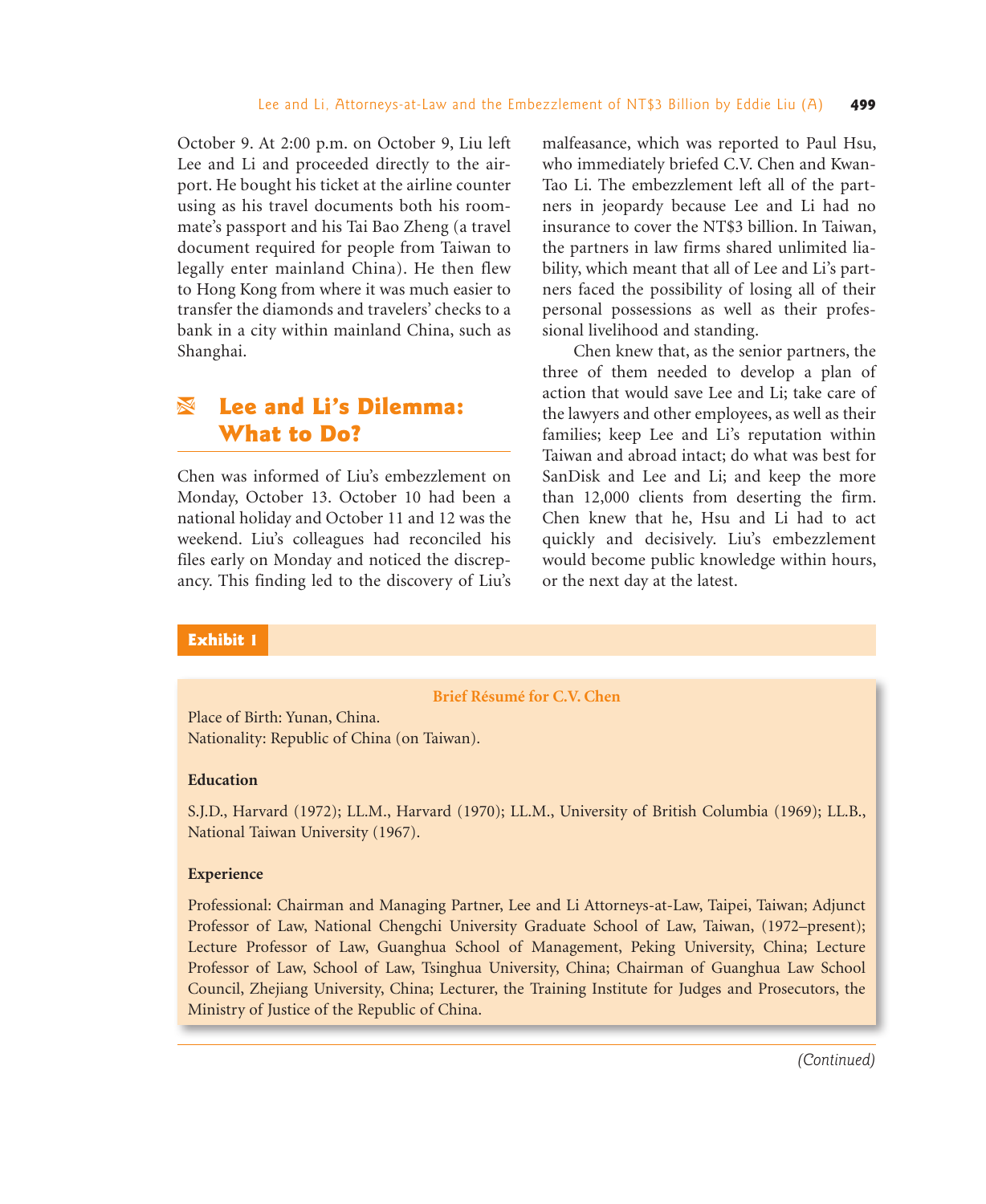Exhibit I (Continued)

#### **Pro Bono:**

President, The Red Cross Society of the Republic of China (April 2000–present); Chairman, Taipei European School Foundation, Taiwan, the Republic of China (1994–present); Director, Lee and Li Foundation; Managing Director, Chinese (Taiwan) Society of International Law (Jan. 2004–present).

#### **Honors**

Honorary President, Harvard Club of Republic of China on Taiwan (1989–present); Recipient of the Order of Resplendent Banner with Special Cravat from the President of the Republic of China in 1989 for contribution to the upgrading of legal education and establishment of procurement system in the armed forces; Recipient of other medals and awards from the government of the Republic of China on Taiwan.

#### **Publications**

Numerous articles on transnational legal problems

**Brief Résumé for Kwan-Tao Li**

Place of Birth: Shanghai, China. Nationality: Republic of China (on Taiwan).

#### **Education**

MBA, Kellogg-HKUST; LL.M., New York University Law School, Graduate Division; LL.B., National Taiwan University.

#### **Experience**

Chief Counsellor, Lee and Li, Attorneys-at-law; Chairman, Lee and Li Foundation; Chairman, Lee and Li Business Consultants (Shanghai), Ltd; Director, Far Eastern Medical Foundation; Director, Yen Tjing Ling Medical Foundation; Director, Far Eastern Y.Z. Hsu Science and Technology Memorial Foundation; Director, Asia Cement Corporation; Director, Far Eastern Textile Ltd; Director, Tai Yuen Textile Co., Ltd.; Supervisor, Yulon Nissan Motor Co., Ltd.; Associate Professor of Law, Chinese Culture University (1985–1998); Lecturer of Law, Soochow University Law School (1969–1999); Lecturer of Law, Soochow University Graduate Law School (1972–1985); Lecturer of Law, National Taiwan Institute of Technology (1975–1979); Lecturer of Law, Fu Jen Catholic University (1969–1971); Director, Yuan Ze University (1987–1999).

#### **Member**

Member, State Bar of New York.

#### **Language**

Mandarin, English, Cantonese, Shanghainese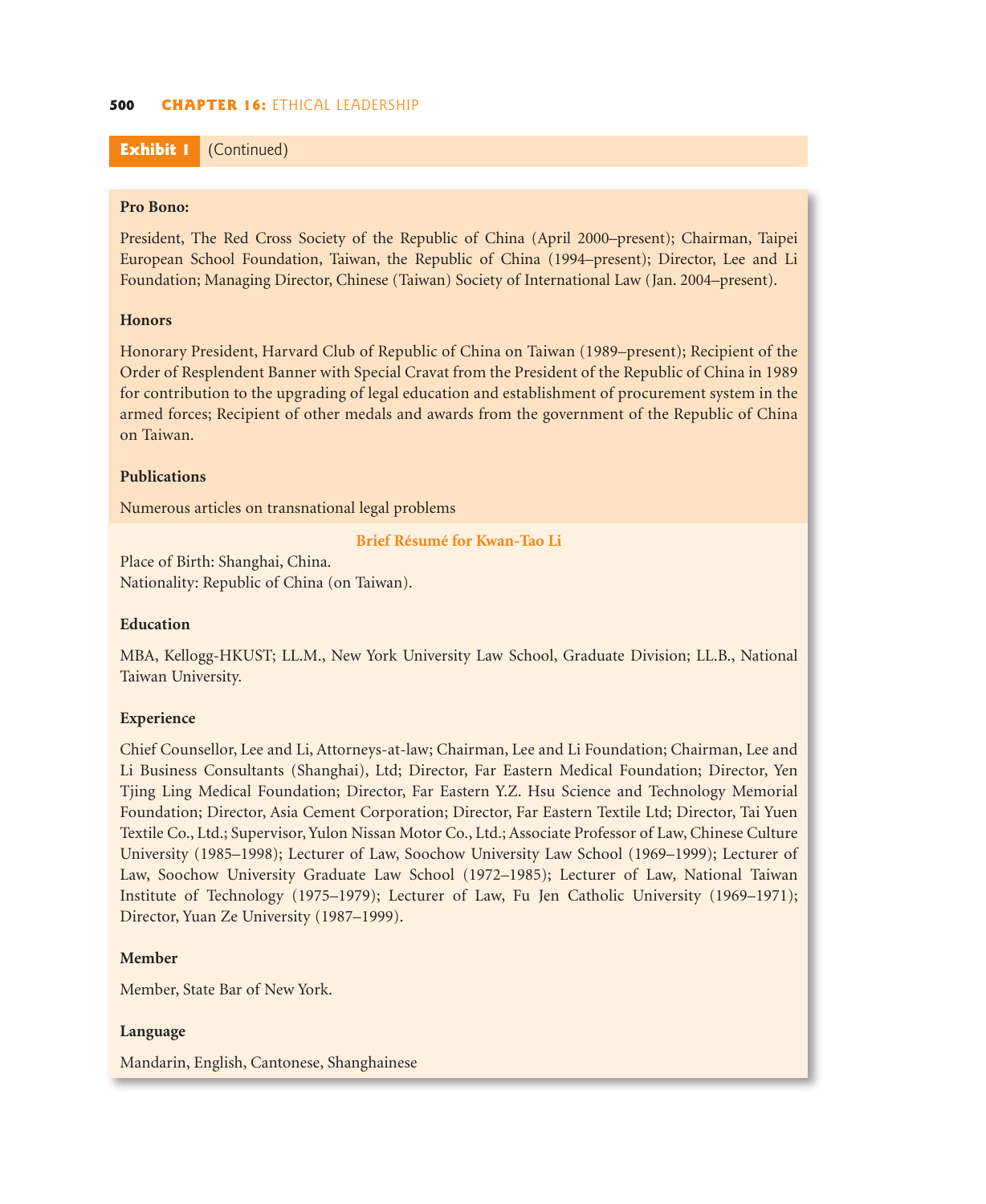#### **Practice Area**

Corporate; Entertainment; Fair Trade; Intellectual Property Rights; International Mergers and Acquisitions; Labour; Maritime; Trademarks.

#### **Co-Author**

Co-author of "A Study on Economic Contract Law of Mainland China," published by Chinese Culture University; Contributor to *Trade and Investment in Taiwan: The Legal and Economic Environment in the R.O.C.*, Published by University of Washington.

SOURCE: http://www.leeandli.com/web/e/default.htm, accessed June 8, 2008.

**Exhibit 2** Awards, Honors and Recognition for Lee and Li

#### **Managing Intellectual Property**

| 1998 | Voted No.1 Firm for Non-patent Work in Taiwan 1997               |
|------|------------------------------------------------------------------|
| 1999 | Voted No.1 Firm for Trade Mark and Copyright Work in Taiwan 1998 |
| 2000 | Voted No.1 Firm for Patent in Taiwan 1999                        |
| 2000 | Voted No.1 Firm for Trade Mark/Copyright in Taiwan 1999          |
| 2001 | Voted No.1 Firm for Patent in Taiwan 2000                        |
| 2001 | Voted No.1 Firm for Trade Mark/Copyright in Taiwan 2000          |
| 2002 | Voted No.2 Firm for Patent in Taiwan 2001                        |
| 2002 | Voted No.2 Firm for Trade Mark/Copyright in Taiwan 2001          |
| 2003 | Voted No.2 Firm for Patent in Taiwan 2002                        |
| 2003 | Voted No.1 Firm for Trade Mark/Copyright in Taiwan 2002          |
|      |                                                                  |

#### **International Financial Law Review**

 Law Firm of the Year Pro Bono Award Regional Law Firm of the Year National Law Firm of the Year

#### **Global Competition Review**

2002 The GCR 100: A Survey of the World's Leading Competition Law Practices and Economists

SOURCE: http://www.leeandli.com/web/e/default.htm, accessed June 8, 2008.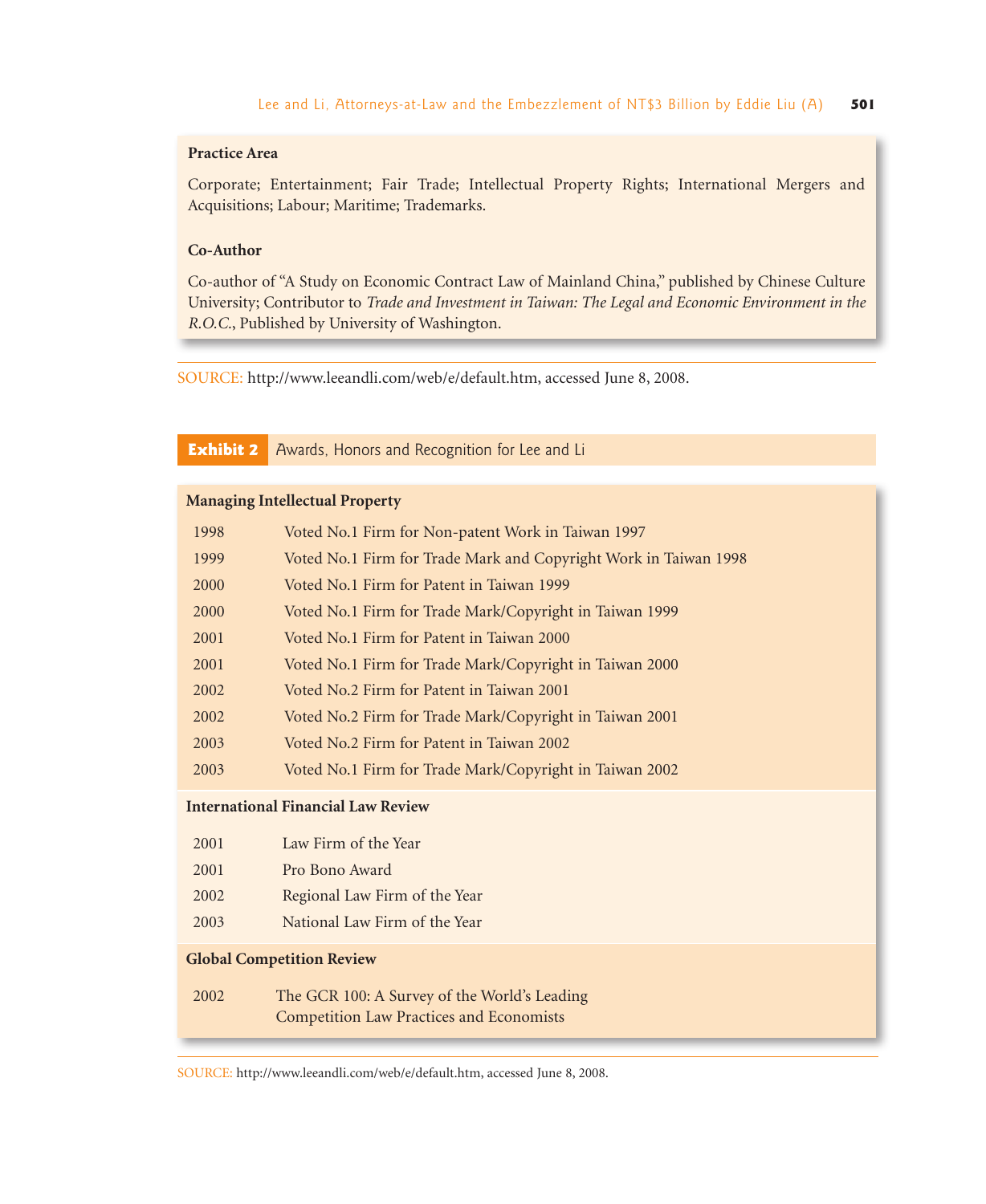Exhibit 3 SanDisk Corporation 2003 Supplementary Quarterly Data (In Thousands, Except per Share Data)

|                      | <b>Quarters Ended</b> |           |              |
|----------------------|-----------------------|-----------|--------------|
|                      | March 30              | June 29   | September 28 |
| Revenues             |                       |           |              |
| Product              | \$155,448             | \$214,044 | \$259,446    |
| License and royalty  | \$19,032              | \$20,582  | \$21,954     |
| Total revenues       | \$174,480             | \$234,626 | \$281,400    |
| Gross profits        | \$71,591              | \$88,772  | \$113,635    |
| Operating income     | \$34,686              | \$46,659  | \$66,803     |
| Net income           | \$24,925              | \$41,326  | \$14,770     |
| Net income per share |                       |           |              |
| Basic%               | \$0.18                | \$0.30    | \$0.11       |
| Diluted%             | \$0.17                | \$0.26    | \$0.09       |

SOURCE: 2003, SanDisk Corporation's Annual Report on Form 10-K, 20.

# *A Non-Traditional Female Entrepreneur (C)*

# Yeh-Yun Lin and W. Glenn Rowe

n September 2010, Jane Liu—president and<br>founder of New Deantronics (ND) was in<br>deep thought in her new office pondering<br>the future development of her company. Two n September 2010, Jane Liu—president and founder of New Deantronics (ND) was in deep thought in her new office pondering major events had prompted her to think about ND's future development: firstly, in 2009, ND had moved to a brand new facility with threetimes the space of its old location; secondly, ND's revenue growth from 2008 to 2009 was

33 per cent—about twice the growth from 2007 to 2008 (see Exhibit 1). While other companies were suffering from the 2008–2009 global financial crises, Liu's company was thriving. The need for rapid expansion was so great that she had to strategize in order to meet her short-term, midterm and long-term goals. Within the next three months, she had to recruit around 100 goodquality employees and train them efficiently to

Copyright  $@$  2011, College of Commerce National Chengchi University and Richard Ivey School of Business Foundation Ver: 2011-06-28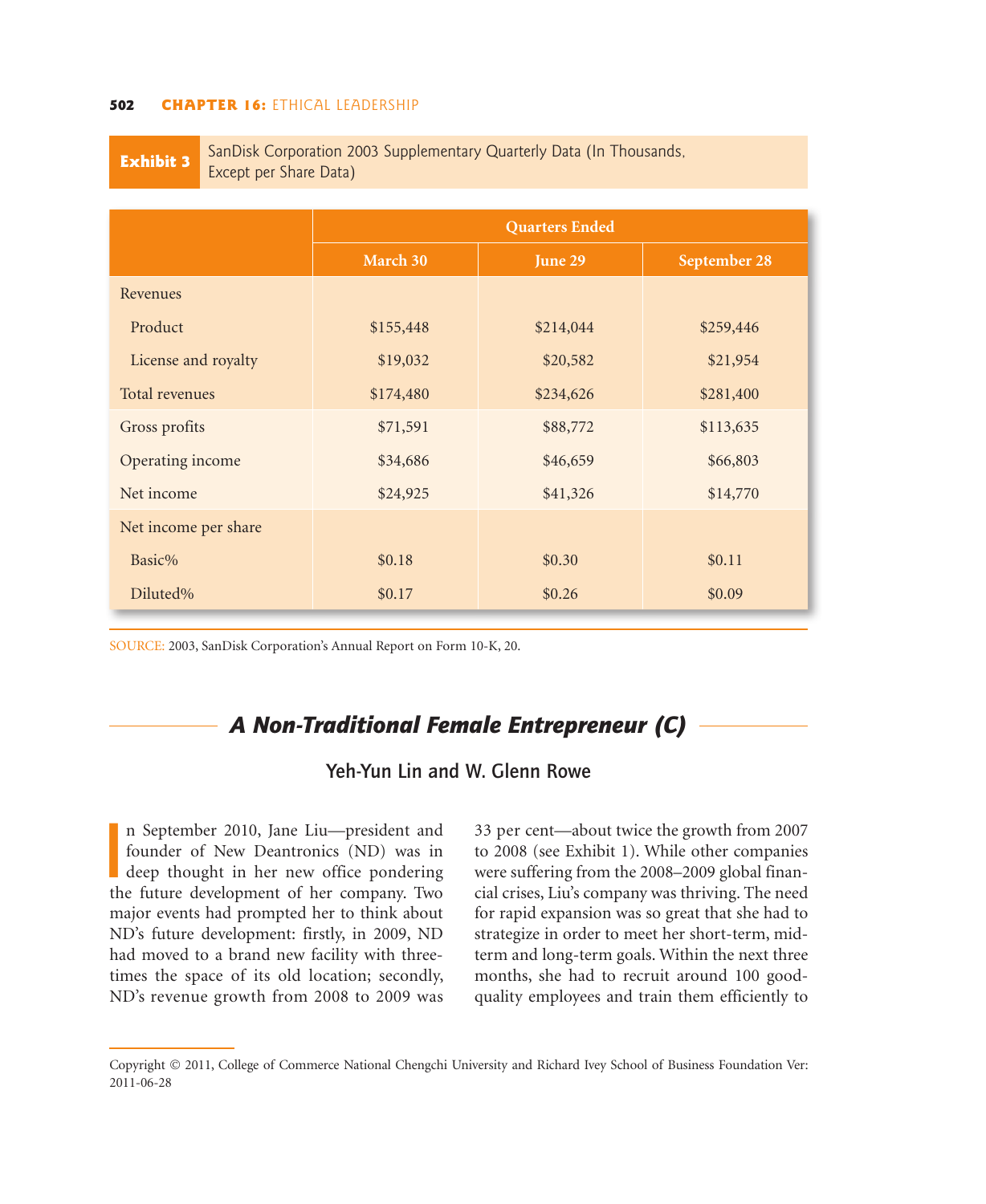fill ND's ever-growing influx of orders. By 2017, she expected to triple revenue with no more than twice the manpower. In the long run, she wanted to be a large part of fostering the development of the medical device industry in Taiwan. Liu was not sure how to achieve these three goals; she had built ND on a culture of sincerity and teamwork.

# **EV A Culture of Sincerity** and Teamwork

Starting from scratch with the ambition to do business with major global medical device companies—and with a self-established high quality standard—Liu undertook the daunting task through her determination, sincerity and humbleness, planning to learn from whoever could and would teach her. She was fortunate that people in many major medical device companies were willing to give her an opportunity to learn and to try small orders, even though she candidly let them know that she did not yet have the relevant background. Her sincerity and confidence in her own ability to supply the best products possible won her the small orders that she needed. What was on her mind at that time was mainly that having a major customer is an efficient way to upgrade product quality, for she knew that such a company would provide technical assistance in order for her products to comply with the requested quality standards. A major U.S. medical device company—Covidien (previously named Valleylab)—sent employees to Taiwan to help ND improve its production process and enhance its product quality; afterwards, the two companies co-developed the electrosurgical pencil and became effective partners.

Through her sincere and humble attitude, Liu became friends with a key person at Olsen Surgical. At the initial stage, she often visited this gentleman for technical assistance; both parties knew that the interaction was merely for technical advice, based on their friendship. Afterwards, even though there was no need for technical assistance, Liu would drop by to have a chat when she was nearby. No business relationship was expected until one day when Olsen Surgical encountered a big problem with a supplier and needed a substitute to ensure delivery of a product; Liu was the first person this gentleman thought of, and ever since then Olsen Surgical has been a major customer of ND.

Another story often told in the industry was how Liu had settled payment when Johnson & Johnson (J&J) decided to withdraw from the electro-surgery device market and unexpectedly cancelled orders in 2003. J&J offered a full payment to compensate for ND's loss. By law, Liu could have accepted the full payment. Yet, her sincerity, empathy and firm belief of only getting what she deserved resulted in a different decision. She asked only for compensation for the materials that she had already paid for. With J&J as ND's second largest customer at that time, it was the only year in its history ND experienced negative revenue growth. However, Liu's willingness to only ask for what she had paid won ND the reputation in the U.S. market for being a supplier who could be trusted. A few years later, when J&J needed other types of medical product, ND was invited to be a certified supplier again.

Liu also believed that internal and external teamwork helped ND grow. Internally, employees were the best partners. Consequently, employee benefits were always in her mind. Caring policies included flexible working hours for pregnant women, child care, free annual health checks, free parking, work-family life balance encouragement, well-planned training, and nine more days than government regulated annual leave. As early as the late 1990s, ND had implemented a five-work day system, which was rare in Taiwan at that time. Liu also promoted an equal employment opportunity culture in terms of promotion and gender in her company. She had successfully built a familylike team culture and received a "Friendly Workplace" award from the Taiwan Bureau of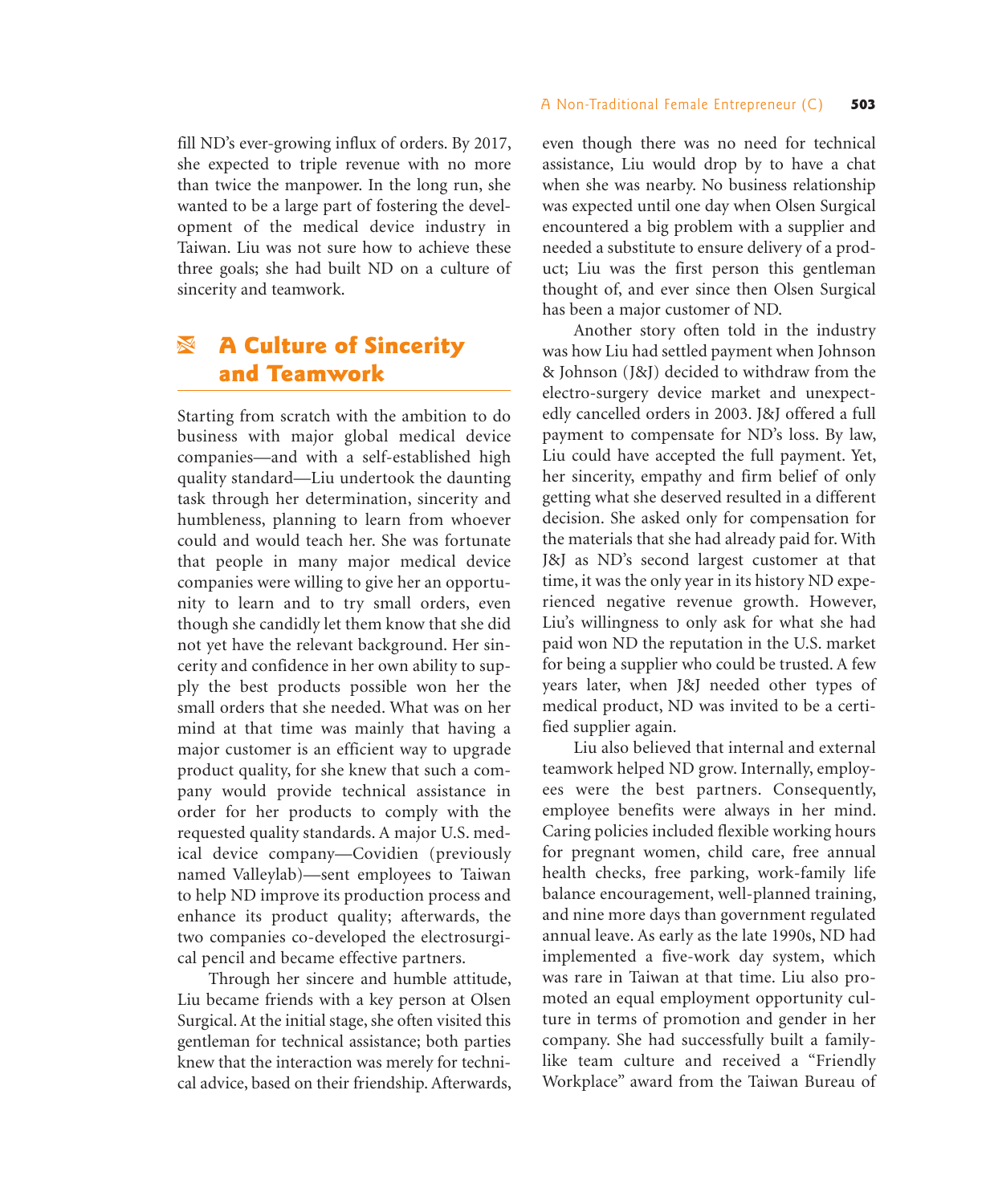Labor Affairs in 2007, the first year such an award was conferred.

Externally, Liu invited her customers and suppliers to be her team members. Customers were her quality instructors and inspectors, and they had helped ND produce world class products. Customers had become her R&D partners as well. Further, suppliers with uncompromised quality had become ND's long-term partners.

It took Liu about 10 years to achieve her first goal—to be a premier "made in Taiwan" medical device manufacturer. It took more than 20 years for ND to advance from being an original equipment manufacturer (OEM) to being an original design manufacturer (ODM) and then to being an original brand manufacturer (OBM) with the capabilities of research and development, manufacturing, quality assurance, sterilization, and marketing. Over this 20 year period ND also became a trusted core player in the medical devices supply chain. In particular, ND was proud to have become the sole supplier of the Philip patented Auto External Defibrillator (AED).

# **Future Expansion**

Currently, ND's sources of revenue consisted of 70 per cent from the United States and 25 per cent from Europe. Recent expansion had been targeting markets in Japan and Korea. ND had adopted a three-segment strategy in the global market. First, ND had developed several relationships with major global device companies; second, ND went into private labeling for medium size, geographically significant companies; and third, ND developed its own branded products for distribution in selected market segments. This multi-faceted global strategy provided ND with consistent revenue growth and returns.

The long-term mission of ND was to foster a medical devices industry cluster in Taiwan. Having suffered from the inability to secure requested materials and facilities locally during its growth, ND fully understood the importance of clustering. Taiwan's current metal industry and plastic industry could help grow the medical device industry in Taiwan. The clustering effect, for example high-tech industries in Hsin-Chu Science Park, would have exposure and be able to attract talented people to join the advancement of the medical device industry in Taiwan.

As Liu pondered the future of ND she wondered what strategy would achieve her goals for growth and what she would need to do to ensure the strategy was well executed. In the next three months ND needed to recruit 100 high-quality employees. These new employees would need to be trained efficiently to fill ND's ever-growing influx of orders.

In the next seven years or so, she wanted to triple ND's sales with no more than twice the number of people currently working for ND. In addition, she needed to develop the third generation leaders who would replace her and her senior management team. By 2017, she wanted to retire with ND in capable hands and with a wellentrenched culture of sincerity and teamwork.

In the longer term she wanted to be a large part of fostering the development of the medical device industry in Taiwan.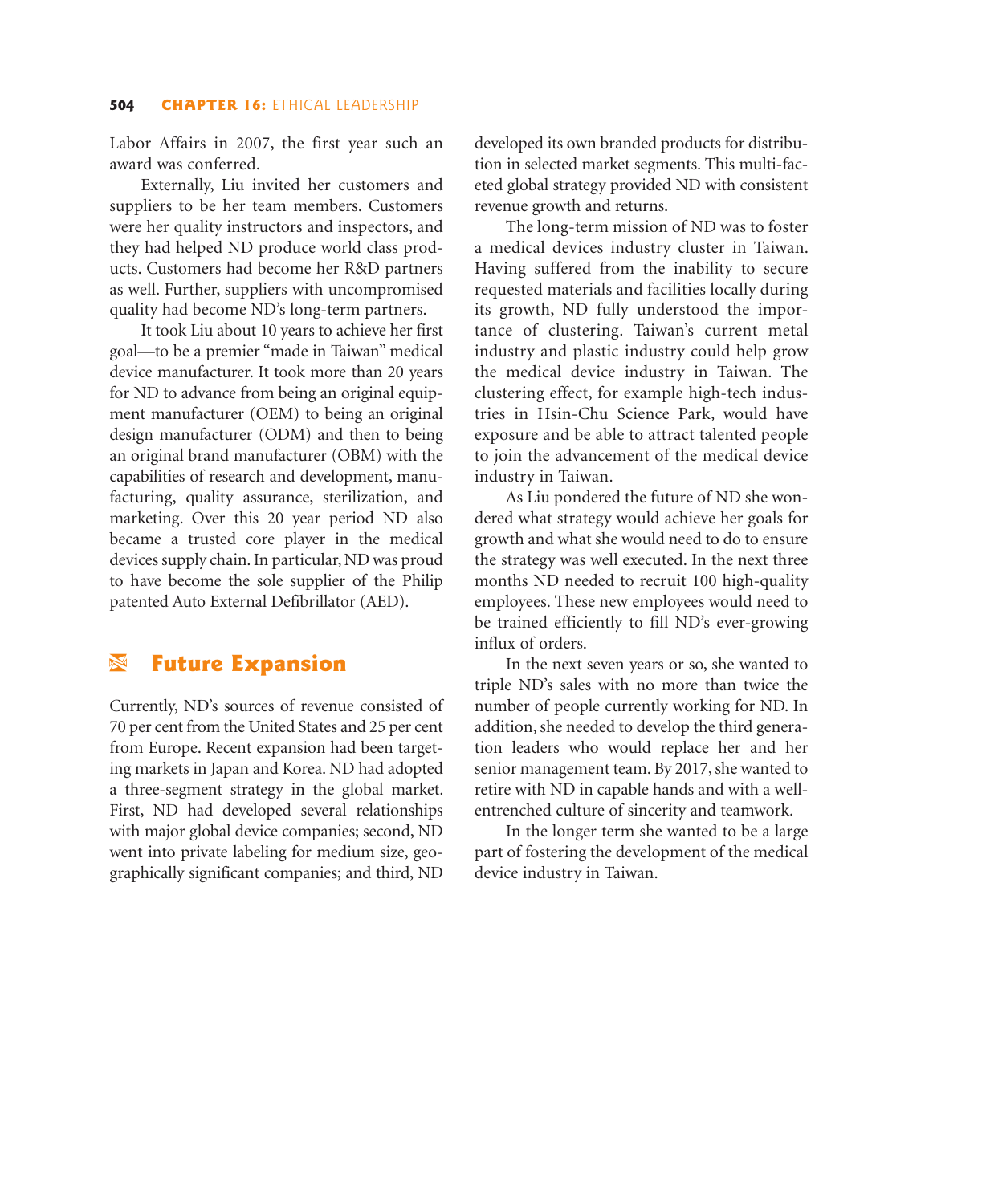

# *Principled Leadership: Taking the Hard Right*

# Gerard H. Seijts and Hon. David Kilgour

*What makes a leader the most is a certain solidity at the core, a solidity founded on principles that are, essentially, points on a moral compass. Those principles are visible in the actions of some leaders, while other leaders act according to convenience. These authors lay down a blueprint that will allow a leader to be guided by principles.*

n August 30, 2004, former New York City<br>mayor Rudolph Giuliani delivered a rivet-<br>ing speech at the Republican National<br>Commution "Thankhamedial ridical deliverence" mayor Rudolph Giuliani delivered a riveting speech at the Republican National Convention. "They [the media] ridiculed Winston Churchill. They belittled Ronald Reagan," Giuliani said. "But like President Bush, they were optimists, and leaders must be optimists. Their vision was beyond the present and set on a future of real peace and true freedom. Some call it stubbornness. I call it principled leadership."

Copyright © 2007 Ivey Management Services May/June 2007 **Reprint:** 9B07TC05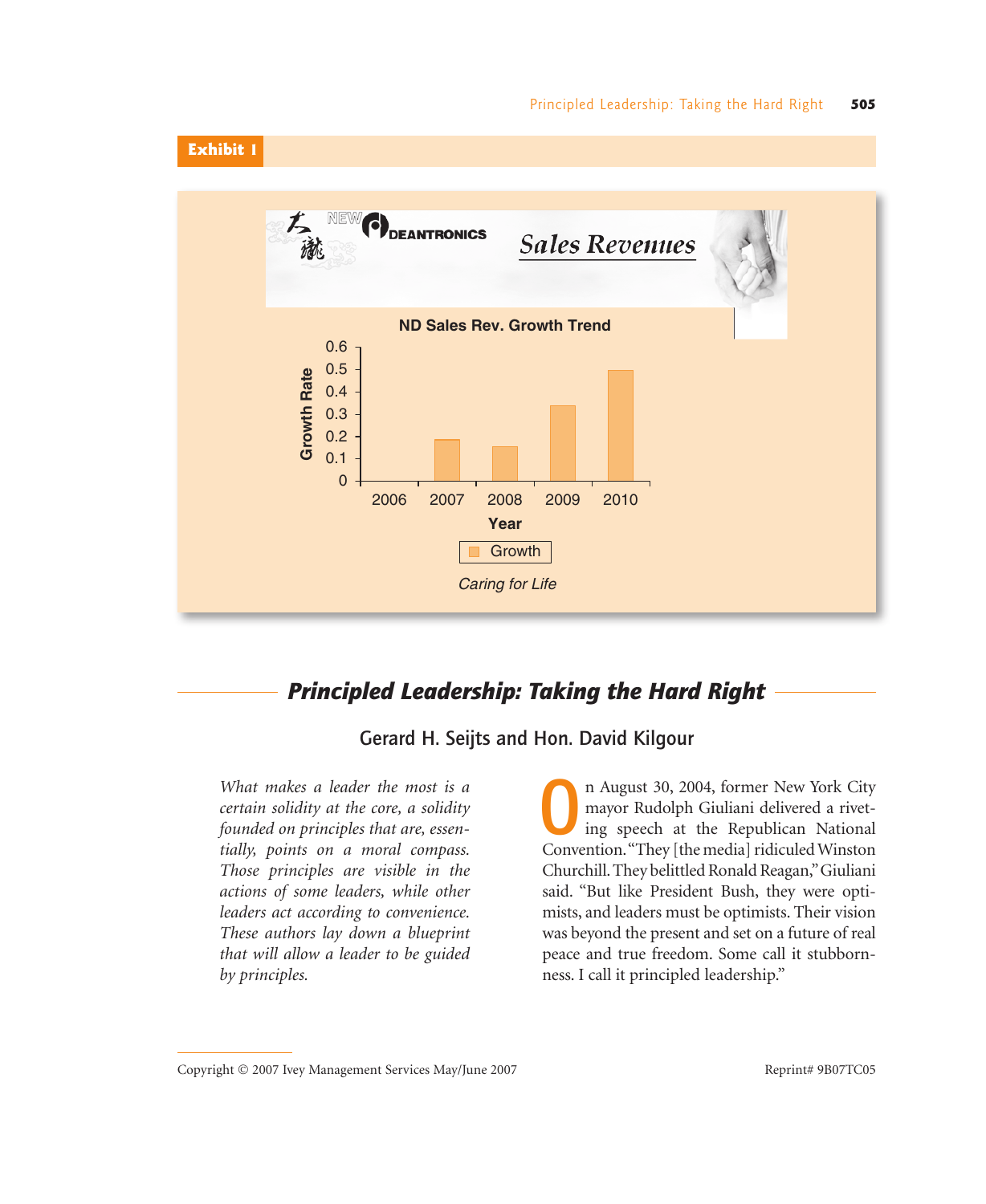Unfortunately, in the recent (and not so recent) past, we have seen too many leadership failures—too many examples of individuals in leadership positions who were unable to deal with the "great responsibility" that they were given. More specifically, too many so-called "leaders" did not exercise principled leadership. For example:

- Harry Stonecipher came out of retirement in 2003 to help restore Boeing's reputation after an ethics scandal. Stonecipher helped write a new code of conduct that, he indicated, would apply to all people in the Boeing organization. Yet Stonecipher violated that very code when he began an affair with a female Boeing executive. The board asked him to resign.
- WestJet Airlines admitted that its "highest management levels" were behind an elaborate scheme to steal commercially sensitive information from arch-rival Air Canada. A court case resulted in which WestJet admitted to wrongdoing and agreed to pay \$5.5 million in investigation and legal bills, plus a \$10 million donation to charity. On its web site, WestJet identifies nine "legendary values," among them: "we are honest, open, and keep our commitments," and "we treat everyone with respect." Did the actions of the senior leadership put a dent in the values on which WestJet was built?
- Several members of Hewlett-Packard's executive team employed a series of "disturbing" tactics (e.g., obtaining private phone record using false pretenses) in an effort to trace those board leaks. This led to the resignation of Chairman Patricia Dunn, and state and federal investigations. CEO Mark Hurd stated that the "tactics do not reflect the values of HP." Hewlett-Packard's core values include "we conduct our business with uncompromising integrity" and "we have trust and respect for individuals."

Leadership today is about winning the trust and respect of constituents, including citizens, shareholders, employees, and customers. But should these constituents place their trust (and money) in a leader's hands? Constituents take the time to evaluate the character, competence and commitment of those that are (or aspire to be) in leadership positions. And anytime there is a gap between what the leader says and does the credibility of that leader will suffer. Therefore, it is no surprise that individuals get disillusioned when their leaders prove themselves to be only mere images of the values that they espouse. It is under such conditions that people believe that their "leaders" do not show principled leadership. As a result, the dynamic currency of leadership depreciates, compromising the leader's ability to lead. In this article, we describe principled leadership and how it keeps leaders on the right course.

# **What Is Principled** Leadership?

Alan Yuspah, senior Vice President, Ethics, Compliance and Corporate Responsibility, the Hospital Corporation of America Inc., identified three essential elements of principled leadership.

• **The articulation of certain principles or values.** Leaders need to decide what their personal or organizational values are and provide leadership consistent with these espoused or internalized values. Does the leader "live" the values in the business decisions that he or she has to make? Does the leader stick with his or her stated values no matter how difficult the business challenges prove to be? Consider the challenge that Ed Clark, the President and CEO, TD Bank Financial Group, recalled in a recent presentation to MBAs. To paraphrase him: We are trying to be an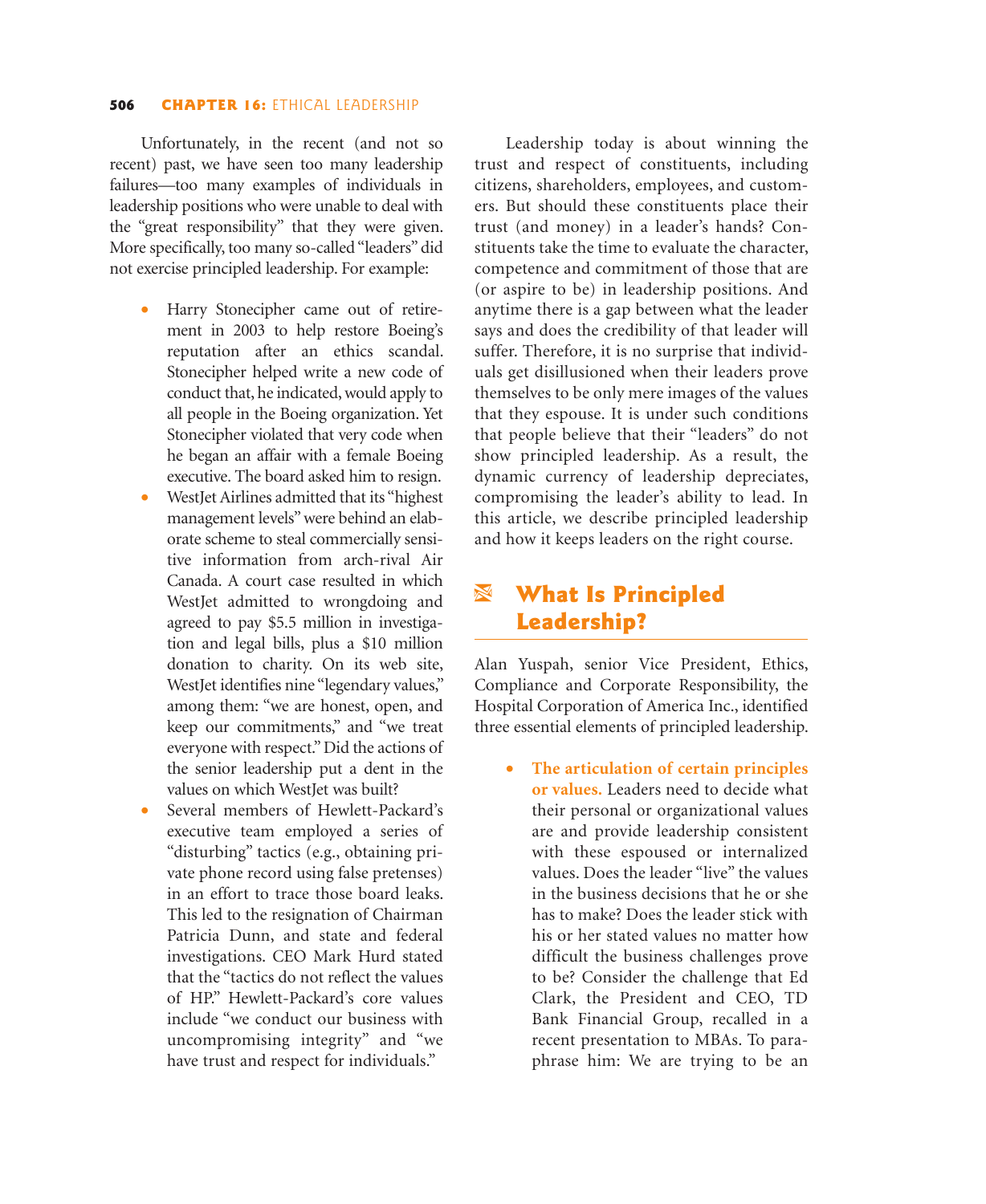#### Principled Leadership: Taking the Hard Right 507

inclusive workplace, and we believe in diversity of all kinds: women, visible minorities, gays, and so forth. We are supportive of the gay community; we sponsor the Pride parade. However, I get letters from customers, that state: If you want to defy God's will then I don't want to bank with you. Clark and the TD Bank Financial Group remain committed to their diversity initiatives.

- **The principled leader is able to make tough decisions.** Principled leaders make a conscientious effort to get all the relevant information to make an informed decision and to see that their decisions are consistent with their values and those of the organization. The leadership of Flight Director Eugene Kranz during the Apollo 13 crisis is a compelling example. For years, he had championed a strong set of values: discipline, morale or confidence, toughness, competence, commitment, and teamwork. Observers of the space program have said that it was these characteristics that formed the culture that would keep Kranz's team together both in good times and, in particular, in bad times. In business settings, good leaders must be principled but also pragmatic—their principles cannot paralyze them from taking action. The principled person nearly always feels guilty that s/he cannot live up to his/her finest aspirations.
- **Principled leadership is reflected in how leaders deal with other people.** Those individuals in leadership positions should never forget that the "how" is as important as the "what." For example, humility and integrity should be part of a principled leader's behavioral repertoire. Manuel London, a management scholar and practitioner, and Director of the Center of Human Resource

Management, at the State University of New York, indicates that principled leaders always try to understand the various points of view and reach common ground without hostility, and without working over, around, or through other people. This is a key message that leaders such as Ed Clark, George Cope (President and COO, Bell Canada), Michael McCain (President and CEO, Maple Leaf Foods), and Lt.-Gen. (ret.) Romeo Dallaire keep telling our MBA students. But, as London explained, principled leaders do not ignore the tough realities of business; they have mastered the art of business diplomacy. In his words, "They work together to enhance interpersonal work relationships and are particularly valuable in making tough decisions, resolving emotional conflicts, and negotiating sensitive issues."

The 16th President of the United States, Abraham Lincoln, can inspire all of us in our own careers. For example, in *Team of Rivals*: *The Political Genius of Abraham Lincoln,* author Doris Kearns Goodwin writes that Lincoln was able to defeat more privileged and accomplished rivals for the Republican nomination in 1860 because his life experience had forged a character that allowed him to put himself in the place of other persons, to know what they were feeling and to understand their fears, motives and desires. This same character allowed him to bring his rivals into his cabinet and marshal their talents to preserve the Union and win the war. Goodwin wrote that Lincoln was **"**. . . plain and complex, shrewd and transparent, tender and iron-willed . . . His success in dealing with the strong egos of the men in his cabinet suggests that in the hands of a truly great politician the qualities we generally associate with decency—kindness, sensitivity, compassion, honesty and empathy—can also be impressive political resources.**"**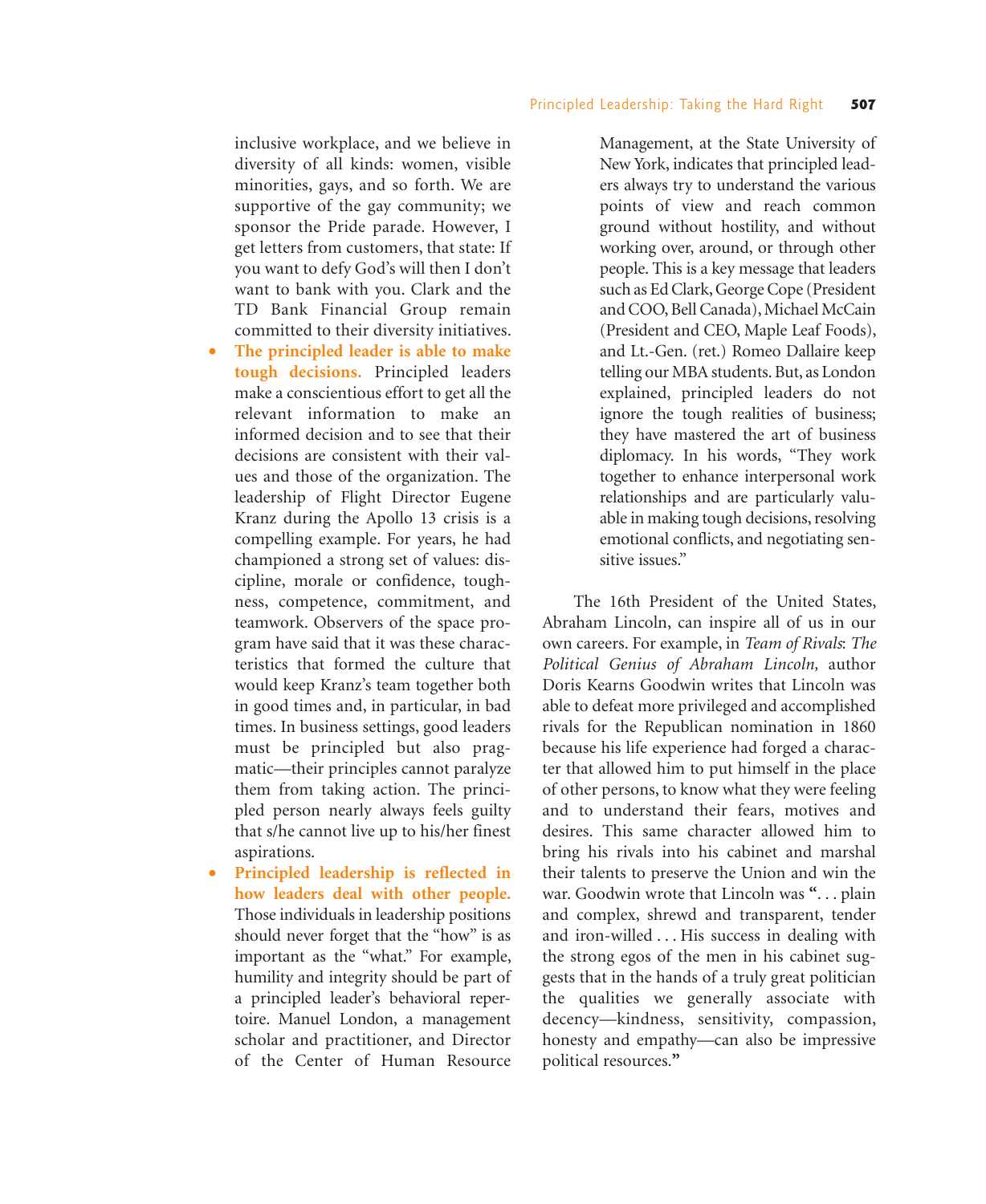# y How to **"**Get**"** Principled Leadership?

It is foolish to believe that there is a single most important determinant of principled leadership. There are actually four determinants, and they come in to play at the individual, group, and organizational levels. We list examples in this particular order. We do not assume that our list is complete.

# 1. Upbringing and Life Experiences

Retired Lieutenant-General Romeo Dallaire is the former head of the United Nations Peacekeeping Force in Rwanda. He witnessed genocide. Dallaire shared the following anecdote with a group of MBAs enrolled in a leadership course. A young lieutenant and his platoon enter a small village which had been the scene of a massacre. The troops notice a ditch with women and children, several who are hacked to pieces; others are bleeding to death. There is no doubt that these people are going to die. It is hard for the soldiers to just stand by and be a witness to these people dying. What should they do? The reader should know that, before the war, over 30 per cent of Rwandans were infected with HIV or had AIDS. Soldiers do not run around with protective gear, such as rubber gloves, and have scrapes, cuts, bruises, and wounds due to the nature of their business. What should the young lieutenant order the soldiers to do? Should he order the troops not to help and to march on because of the risk of contracting the devastating disease? Or should he order the troops to console and help the women and children? The Lieutenant figures that people are dying and that the soldiers have a moral or ethical duty to assist these people in any possible way. Dallaire went to his 26 commanders and explained the dilemma. He found out that 23 commanders would order the troops *not* to go in and help; three would assist, including the Canadians. The

question then is, "For what reasons do some troops get in the ditch and assist the women and children, even with the risk involved, whereas others do not?" Dallaire believes that training has something to do with this. But perhaps more important, he articulated, it is the upbringing and the fundamental beliefs or values that Canadians espouse. Two of these beliefs are that human rights are important, and that every human is human . . . one person is not more human than the other.

#### 2. Reflection

The development of one's leadership skills requires actual leadership actions, followed by reflection or debriefing. As a principled leader, do we take the time to pause and think about how we are doing in terms of the goals we have set for ourselves? Leaders are often under intense pressure to produce results. This is a plus when the leader has mastered important skills or performance routines. But what about those behaviors that require our continued attention because the objective is to develop these behaviors? Sometimes we need to be in a learning mode. For example, leaders can focus on several questions or "tests," including a hypothetical Globe and Mail headline. Would they like to see the action they were contemplating on tomorrow's front page? Could they live with the headline? Could they explain their actions to their 10-year-old child? Seeking the advice of an executive coach who can help develop skills is becoming increasingly common for business executives.

#### 3. Role Models

Gandhi considered modeling the moral example as the prime duty of a ruler, including the head of a family or the owner of a business. Studies have shown that people's behavior is shaped, in part, by their observation of others. For example, Albert Bandura, the David Starr Jordan Professor of Social Science in Psychology, at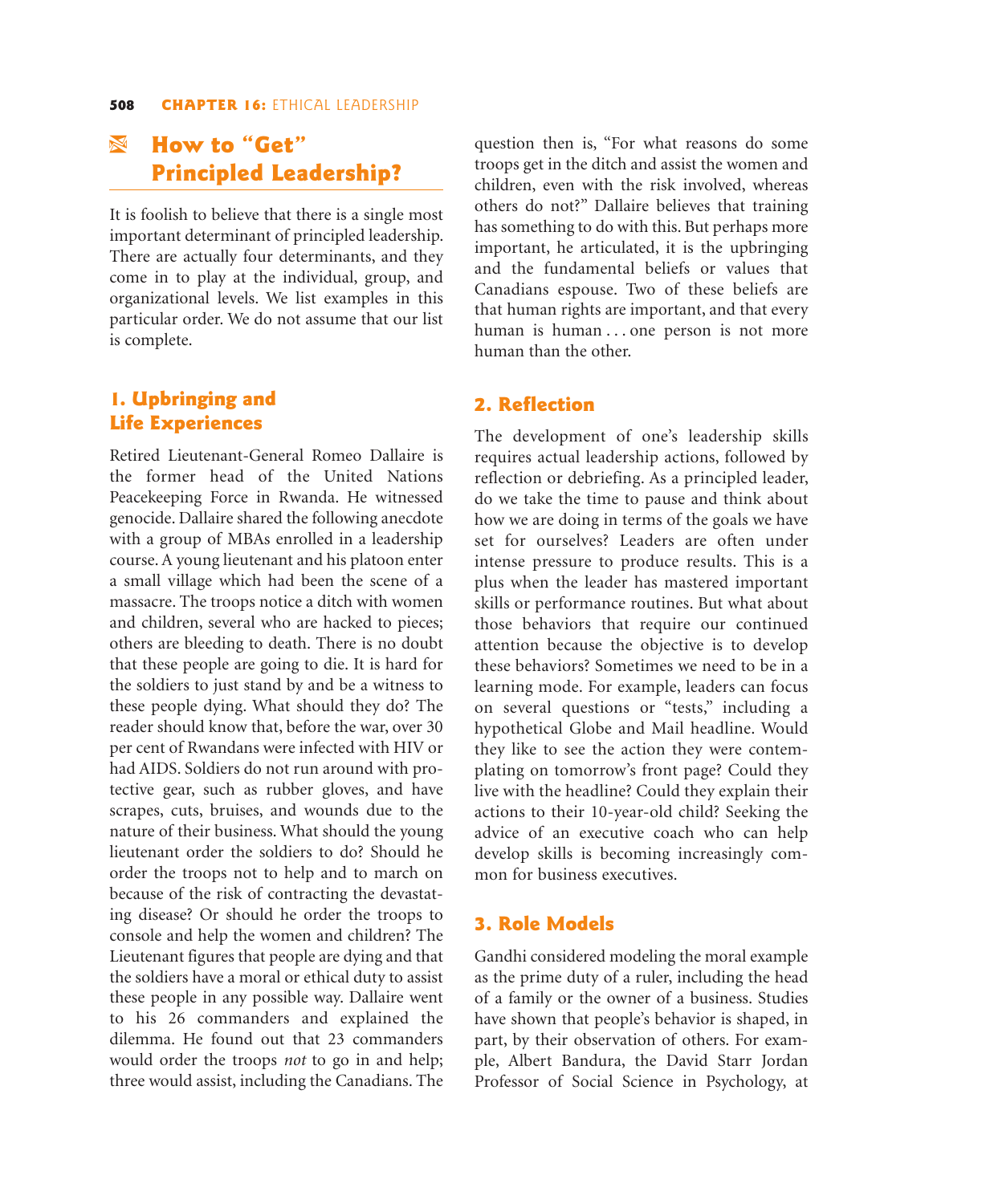Stanford University, and famous for his work on social learning, wrote:

Learning would be exceedingly laborious, not to mention hazardous, if people had to rely solely on the effects of their own actions to inform them what to do. Fortunately, most human behavior is learned through modeling: from observing others one forms an idea of how new behaviors are manifested and perform; on later occasions this coded information serves as a guide for action.

Mentoring is consistent with Bandura's social learning theory; it involves learning in a social situation whereby a person models the behavior of a more experienced teacher or colleague. Seymour Schulich, a successful Canadian businessman and philanthropist, recently observed that, "I live the axiom that 100 years from now, it won't matter how much money you had, how big a house you lived in or what kind of car you drove. But if you are important in the life of a young person, you might make a difference. So I make time for young people and try to act as a mentor." We know that without the modeling of leadership behaviors, standards of principled leadership will be more difficult to achieve. This is because leaders help to set the tone of behavioral norms and organizational culture.

### 4. Code of Ethics and Communication

Organizations should have a code of ethics or a set of guiding values. Leaders should assess decisions or actions against that code. This is how the Johnson & Johnson organization was so successful in dealing with the Tylenol crisis. This is why organizations such as General Electric, Maple Leaf Foods, and TD Bank Financial Group are spending a lot of time on defining their core values and how to "live" those values. The events at Boeing discussed earlier show that a code of ethics can be effective. But a willingness to act on

the code is required. One of the main purposes of a code of ethics is to provide guidelines that help people decide what actions to take from an ethical or organizational culture point of view. The importance of values and a code of ethics must be conveyed from the top of the organization—the CEO and his or her leadership team. The leader should make values a salient aspect of the leadership agenda so that the significance of these values does in fact reach those individuals in lower-level positions.

For example, leaders can explain how a set of values guided the decision making process. Consider the following actual event. Roy Vagelos, a former senior vice-president of research at Merck, and CEO, decided to give away a drug that prevented river blindness to all those who need it and who could not afford it. Former chairman of Merck, George W. Merck, explained, "We try never to forget that medicine is for the people. It is not for the profits . . . The profits follow, and if we have remembered that, they have never failed to appear. The better we have remembered it, the larger they have been." The message? Values or guiding principles are important in making tough business decisions. Vagelos was later asked whether he would have committed his company to the costly program even without the benefits of strengthening its reputation, bolstering its recruiting, and the creation of shareholder value. He explained that he had no choice as his whole life had been dedicated to helping people.

# **EV The Challenges of** Principled Leadership

There can be challenges to "living the values" and a leader's principled approach to decisionmaking. For example, an activist group went after Ford Motor Co. and Walt Disney Co. because it believed the two companies were destroying traditional American values by supporting gay and lesbian rights. In his 2002 book *Leadership*, Giuliani recounts the events that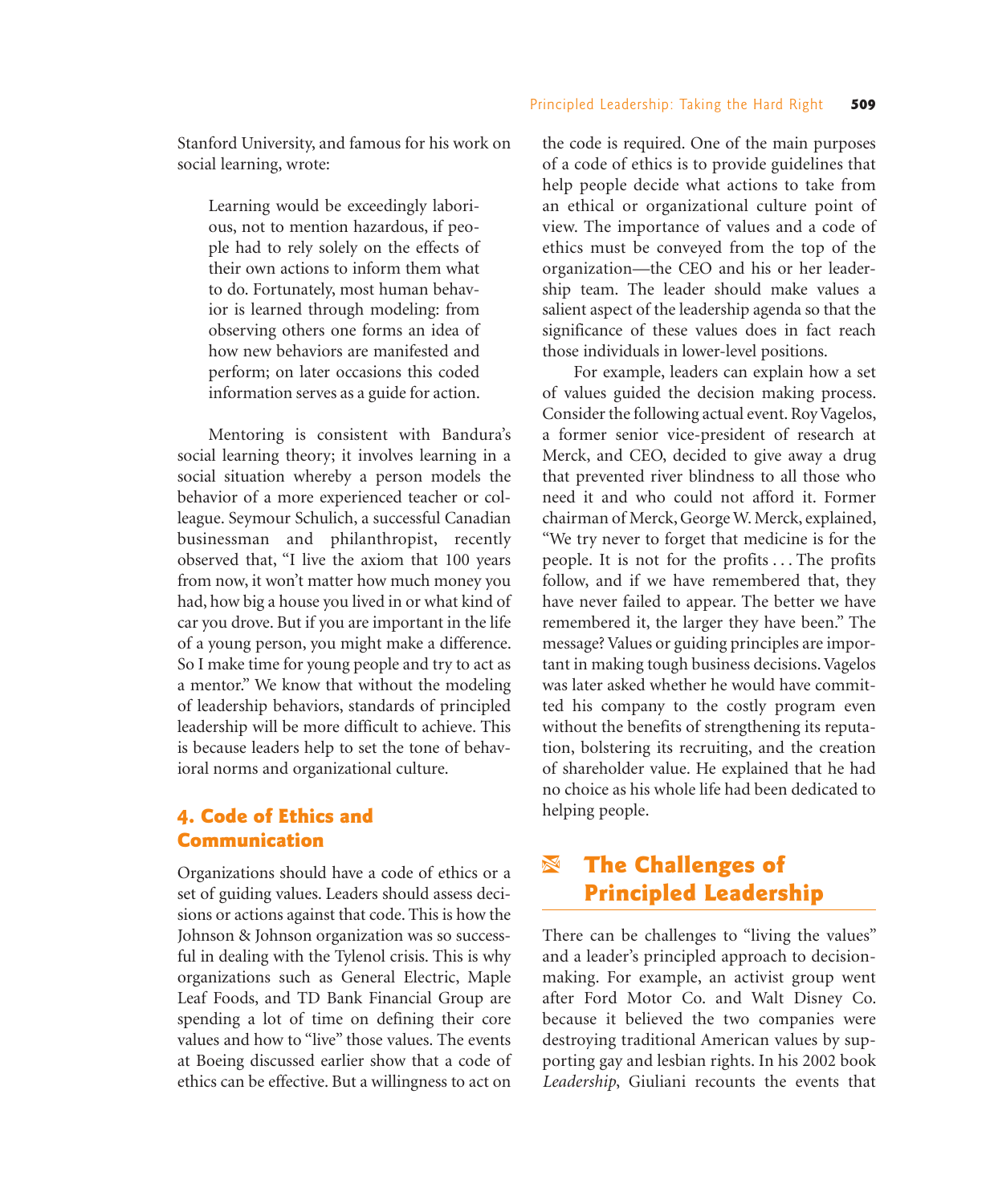took place in October 1995, the year in which the United Nations celebrated its 50th anniversary. The New York City Host Committee had raised money to sponsor several events, including a concert at Lincoln Center's Avery Fisher Hall. Who showed up? Yasser Arafat. Giuliani had specifically excluded the Palestinian delegation, as well as delegations from Cuba, Iraq, Iran, Libya, North Korea, Somalia, and Yugoslavia. Giuliani had special contempt for Arafat and so he had him thrown out. An international scandal was born. *The New York Times* and the Clinton administration condemned Giuliani's action. But Giuliani was convinced that he was on the right side; his core set of principles, and Arafat's ongoing terrorist activities, drove his behavior. In his words, "Some Americans are unable to face up to the fact that there really are evil people."

Sooner or later, therefore, leaders face the challenge of how to remain true to their principles, in particular, when other people put pressure on them. Most leaders operate in a fast-paced and complex world, where principles often collide. It is sometimes very difficult to do "the right thing" for both employees and shareholders, for customers and employees, for taxpayers and clients of the social welfare system. We conclude this article with five prescriptions that, we believe, will make people more receptive to principled leadership. These are the things that leaders can do to continue to "walk on water" as opposed to swimming or sinking.

#### 1. Executives Should Be Model Citizens

John Edward Poole of Edmonton, who died recently at the age of ninety, is a hard-to-beat exemplar. On retiring as CEO of Poole Construction Ltd. (now PCL Construction Ltd.) in 1977, he and his brother George sold their majority stake to the organization's employees rather than accept the highest offer. (Today, the organization remains 100 percent owned by employees.) During the next three

decades, he and his wife, Barbara, gave tens of millions of dollars, often on a sustained endowment basis, to a host of cultural, educational, social and environmental institutions in their city. The couple also led fund-raising campaigns for many good causes. *Edmonton Journal* columnist, Paula Simons, noted in a tribute, "(John Poole) believed that every man owed a duty to his fellow citizens. He understood that living in a city isn't just about occupying space—it's about participating in the life of a community. It's about taking responsibility for the future."

#### 2. Stick to What You're Good At

How many businesses in Canada and elsewhere have been harmed or ruined by a senior leadership team that ventures into new activities or markets without enough advance study of conditions or an inadequate understanding of its own circle of competence? For example, Southwest Airlines' returns to shareholders over three decades have outdone even those of Warren Buffett's legendary Berkshire Hathaway. Southwest has no hotels, no travel businesses or real estate speculations. Both management and employees know what the airline is good at and stick to it: low-cost reliable air transportation. In an industry where profits rarely seem to last more than a year or two, Southwest continues to flourish. Contrast this approach with organizations such as K-Mart, ASDA, and Nortel that at some point struggled with strategic drift, unable to provide a clear direction in their activities. The implications for personal leadership? It is important to have a core set of convictions, or focus; without it, leaders yield to all kinds of pressures, and little gets achieved. Senator and former Democratic nominee for U.S. President John F. Kerry was seen as a mess of contradictions on various issues important to the American public. People perceived him as a flipflopper; he lacked a clear focus. Bush won reelection, in part, because Americans wanted clear and consistent leadership.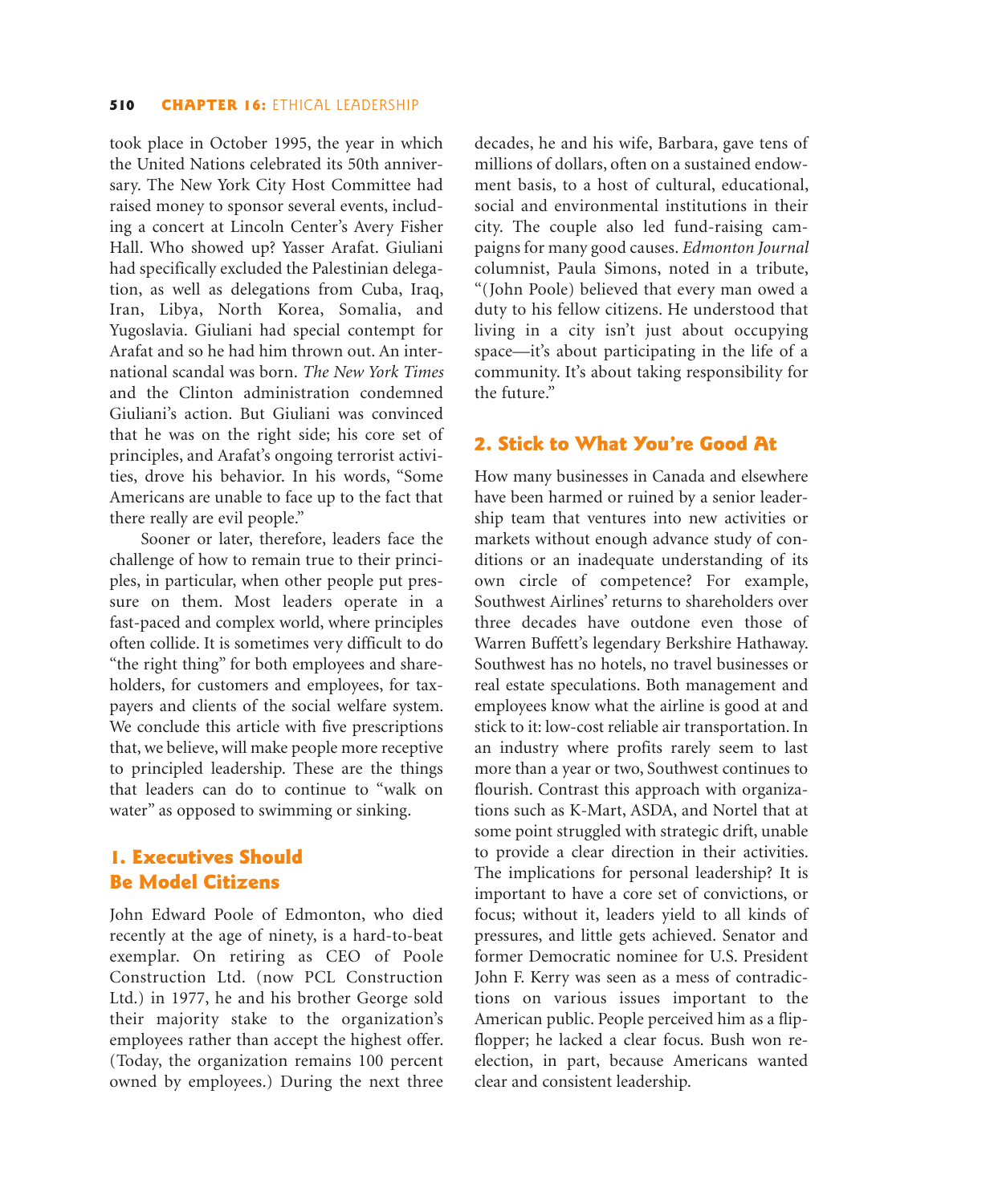#### 3. An Inclusive Corporate Culture

Nucor Corporation, the out-performer in the American steel industry for many years, and one of America's most-admired organizations, is a good case study here. Its former CEO, F. Kenneth Iverson, is quoted in Jeremy J. Siegal's excellent book, *The Future for Investors*, as attributing most of the company's success to "... the consistency of our company and our ability to project its philosophies throughout the whole organization, enabled by our lack of layers and bureaucracy." The philosophy of "no favourites" among all members of the corporate team is demonstrated in myriad ways. Distinctions between executives and other employees are even difficult to detect. For example, there is no executive dining room at Nucor's head office. All employees of the company are listed alphabetically in the annual report, with no distinctions for titles. There are no company vehicles or aircraft and no assigned parking places. All employees receive the same amount of vacation time and insurance coverage. Ideas won't get buried in bureaucracy; the freedom to try out ideas gives Nucor a distinct advantage over other companies: a creative, get-it-done workforce. Every employee is a member of the same winning team.

# 4. Have Sound Whistleblower Protection or Processes for Information Flow

Sherron Watkins, the ex-Enron executive who first confronted former CEO Kenneth Lay about her suspicions of accounting improprieties, became a national "hero" when her memos to Lay were leaked to the American media. She had attempted, without success, to protest Enron's accounting practices to other executives as early as 1996, but got nowhere. The then-CFO of Enron, Andrew Fastow, wanted her fired, but senior management could find no reasonable cause.

Every organization should have policies in place to protect the Sherron Watkinses of the world and to ensure that valid concerns are acted upon with deliberate speed. "Information patriots," as Canadian whistleblowers now often prefer to be called, are still usually forced to give up their careers in the offices where they encountered and confronted wrongdoing. Consider, for example, the fate of Joseph Darby, the U.S. Army Specialist who turned in the pictures of prisoner abuse at Abu Ghraib. He was a hero to some; Caroline Kennedy and Senator Ted Kennedy gave him a Profile In Courage award in honor of President John F. Kennedy. But Darby could not return to his home because he had been threatened. Darby was supposed to remain anonymous, but former Secretary of Defense Donald Rumsfeld identified him without warning on national television, a gesture that some say was more about payback than an attempt to honor the whistleblower. There are scores of whistleblowers or information patriots that have paid a steep price for their courage to speak up. Responsible CEOs should ensure that people like Watkins and Darby are regarded as role models for all employees.

CEOs should appreciate the eyes and ears of their employees. Transparency is important; some even consider it an outright competitive weapon. Former U.S. Supreme Court Justice Louis Brandeis once said, "Sunlight is the best disinfectant." The quote refers to the benefits of openness and transparency. Some well-known organizations have made it their objective to operate in an atmosphere of avowed openness. Their leadership opines that individuals who feel a discomfort under the bright light of scrutiny may have something to hide. Those in leadership positions cannot solve problems if they don't know about them. Leaders are well-advised to create routes for their employees to express their views, so that maximum, not minimum, information is used in their decision-making.

# 5. Boards of Directors Should Encourage CEOs to Speak Out Responsibly on Public Issues

How many of our business leaders have had the courage to speak out from a responsible